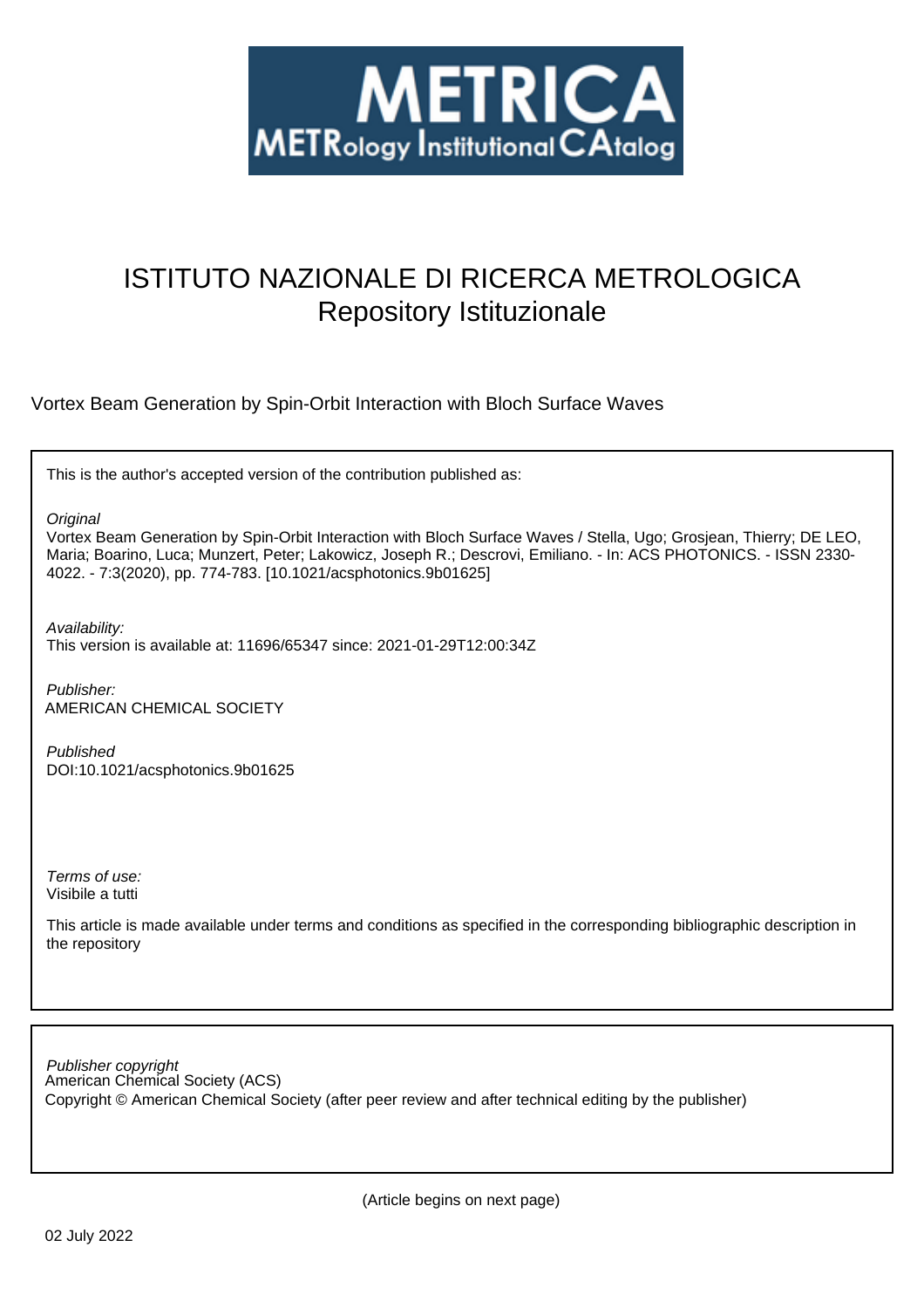| $\mathbf{1}$   | Vortex beam generation by spin-orbit coupling in                                                                                                            |  |  |  |  |
|----------------|-------------------------------------------------------------------------------------------------------------------------------------------------------------|--|--|--|--|
| $\overline{2}$ | <b>Bloch surface waves</b>                                                                                                                                  |  |  |  |  |
| 3              |                                                                                                                                                             |  |  |  |  |
| 4              | Ugo Stella <sup>1</sup> , Thierry Grosjean <sup>2</sup> , Natascia De Leo <sup>3</sup> , Luca Boarino <sup>3</sup> , Peter Munzert <sup>4</sup> , Joseph R. |  |  |  |  |
| 5              | Lakowicz <sup>5</sup> and Emiliano Descrovi <sup>1*</sup>                                                                                                   |  |  |  |  |
| 6              |                                                                                                                                                             |  |  |  |  |
| 7              | <sup>1</sup> Department of Applied Science and Technology (DISAT), Politecnico di Torino, Corso Duca degli                                                  |  |  |  |  |
| 8              | Abruzzi 24, Torino, IT-10129, Italy.                                                                                                                        |  |  |  |  |
| 9<br>10        | <sup>2</sup> FEMTO-ST Institute, Université Bourgogne Franche-Comté, UMR CNRS 6174 15B Avenue des<br>Montboucons, 25030, Besançon, France                   |  |  |  |  |
| 11             | <sup>3</sup> Quantum Research Labs & Nanofacility Piemonte, Nanoscience & Materials Division, Istituto                                                      |  |  |  |  |
| 12             | Nazionale di Ricerca Metrologica (INRiM), Strada delle Cacce 91, Torino, IT-10135, Italy.                                                                   |  |  |  |  |
| 13             | <sup>4</sup> Fraunhofer Institute for Applied Optics and Precision Engineering IOF, Albert-Einstein-Str. 7, Jena                                            |  |  |  |  |
| 14             | DE-07745, Germany                                                                                                                                           |  |  |  |  |
| 15             | <sup>5</sup> Center for Fluorescence Spectroscopy, Department of Biochemistry and Molecular Biology,                                                        |  |  |  |  |
| 16             | University of Maryland School of Medicine, Baltimore, Maryland 21201, United States                                                                         |  |  |  |  |
| 17             |                                                                                                                                                             |  |  |  |  |
| 18             | Mr. Ugo Stella: ugo.stella@polito.it                                                                                                                        |  |  |  |  |
| 19             | Dr. Thierry Grosjean: thierry.grosjean@univ-fcomte.fr                                                                                                       |  |  |  |  |
| 20             | Dr. Natascia De Leo: n.deleo@inrim.it                                                                                                                       |  |  |  |  |
| 21             | Dr. Luca Boarino: <i>l.boarino@inrim.it</i>                                                                                                                 |  |  |  |  |
| 22             | Dr. Peter Munzert: peter.munzert@iof.fraunhofer.de                                                                                                          |  |  |  |  |
| 23             | Prof. Joseph R. Lakowicz: <i>JLakowicz@som.umaryland.edu</i>                                                                                                |  |  |  |  |
| 24             |                                                                                                                                                             |  |  |  |  |
| 25             | Corresponding Author:                                                                                                                                       |  |  |  |  |
| 26             | Prof. Emiliano Descrovi: emiliano.descrovi@polito.it                                                                                                        |  |  |  |  |
| 27             | Phone: +39 011 090 7352                                                                                                                                     |  |  |  |  |
| 28             | +39 011 090 7399<br>Fax:                                                                                                                                    |  |  |  |  |
| 29             |                                                                                                                                                             |  |  |  |  |
| 30             | Keywords: Chiral nanostructures, Bloch Surface Waves, vortex beam                                                                                           |  |  |  |  |
| 31             |                                                                                                                                                             |  |  |  |  |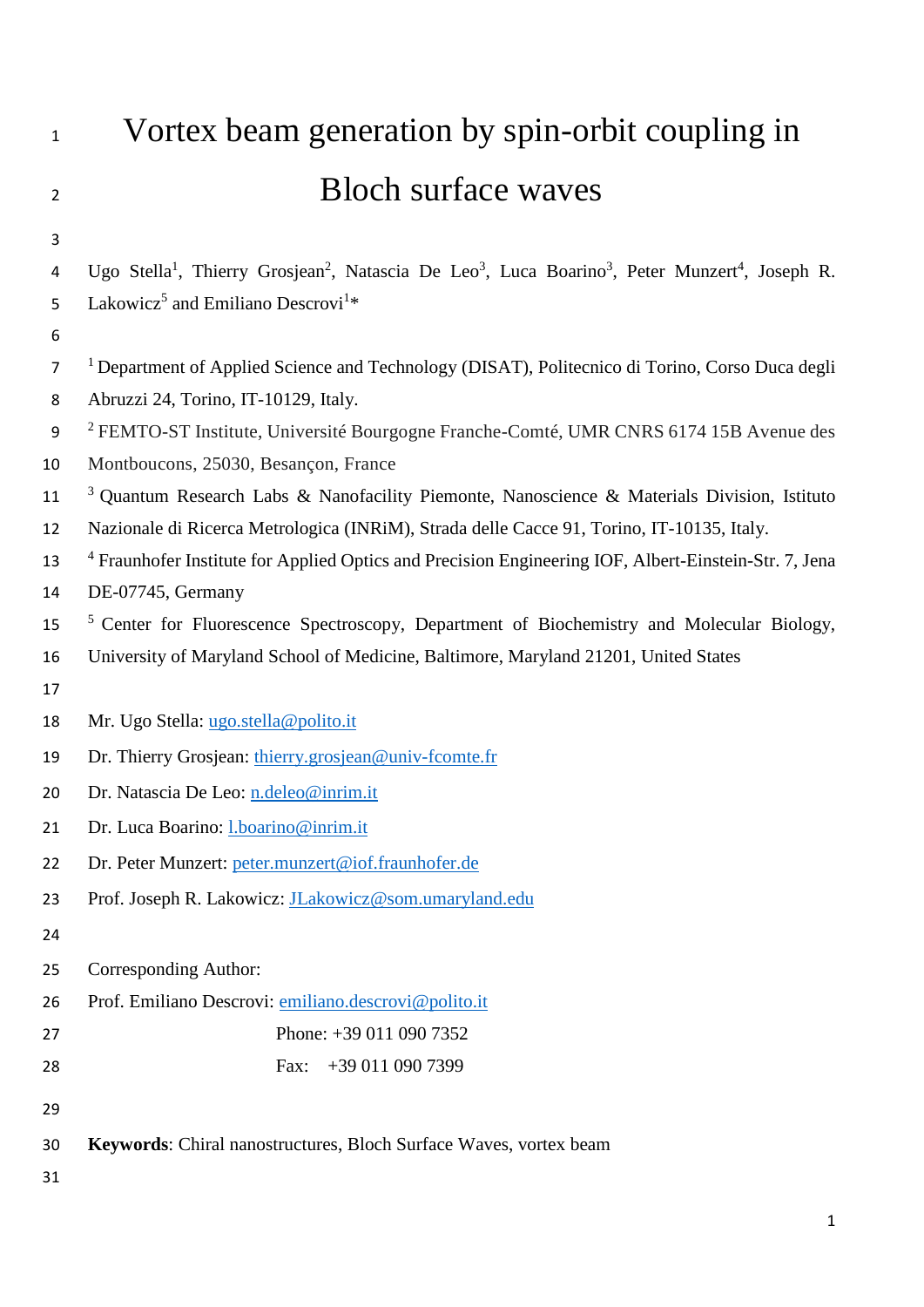#### **ABSTRACT**

 Axis-symmetric grooves milled in metallic slabs have been demonstrated to promote the transfer of Orbital Angular Momentum (OAM) from far- to near-field and vice versa, thanks to spin-orbit coupling effects involving Surface Plasmons (SP). However, the high absorption losses and the polarization constraints, which are intrinsic in plasmonic structures, limit their effectiveness for applications in the visible spectrum, particularly if emitters located in close proximity to the metallic surface are concerned. Here, an alternative mechanism for vortex beam generation is presented, wherein a free-space radiation possessing OAM is obtained by diffraction of Bloch Surface Waves (BSWs) on a dielectric multilayer. A circularly-polarized laser beam is tightly focused on the multilayer backside by means of an immersion optics, such that TE-polarized BSWs are launched radially from the focused spot. While propagating on the multilayer surface, BSWs exhibit a spiral- like wavefront due to the polarization-selective coupling mechanism. A spiral grating surrounding the illumination area provides for the BSW diffraction out-of-plane, by imparting an additional azimuthal geometric phase distribution defined by the topological charge of the spiral structure. At infinity, the constructive interference results into free-space beams with defined combinations of polarization and OAM satisfying the conservation of the Total Angular Momentum, based on the incident polarization handedness and the spiral grating topological charge. As an extension of this concept, chiral diffractive structures for BSWs can be used in combination with surface cavities hosting light sources therein.

- 
- 
- 
- 
- 
- 
- 
-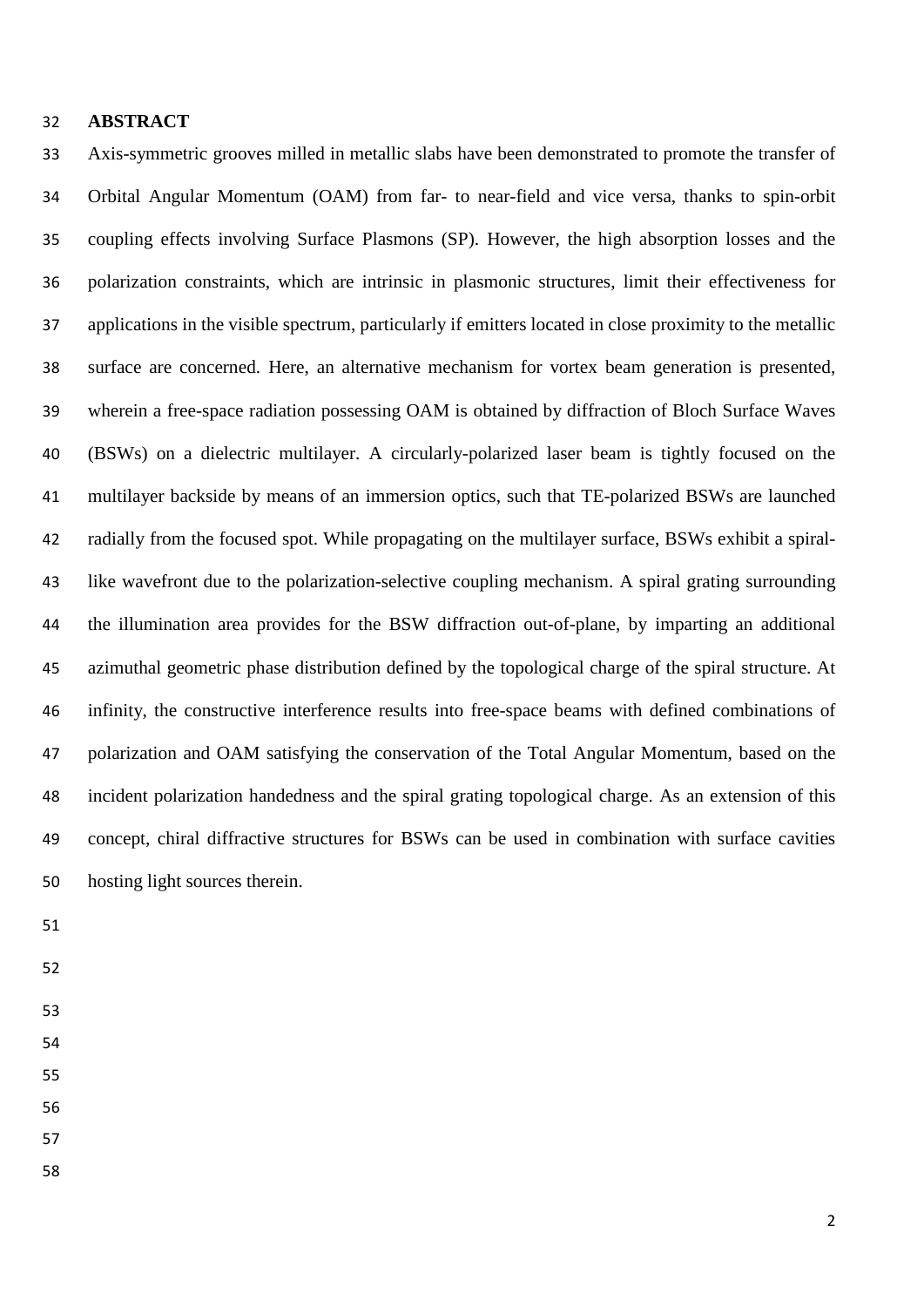#### **INTRODUCTION**

 Vortex beams represent a family of structured beams generally characterized by a phase singularity along the optical axis, a doughnut intensity distribution and an azimuthally-varying phase over a beam transverse cross-section [1,2]. When the polarization state is spatially inhomogeneous, the term Vectorial Vortex Beams is often used [3]. From a quantum-optics perspective, each vortex beam 64 photon is provided with a quantized Orbital Angular Momentum (OAM) equal to  $\hbar \ell$ , where  $\ell$  is an integer indicating the topological charge of the vortex. In recent years, Vortex beams have gained an increasing popularity because of several new applications into different domains such as micro- particle manipulation and trapping [4-6], compact laser sources [7,8], microscopy [9,10] and optical communications [11,12]. Conventional methods for producing vortex beams [13] involve the use of (possibly tunable) anisotropic media such as Liquid Crystal [14,15] and q-plates [16] or hierarchically structured holograms encoding proper phase functions [17-20]. More recently, metasurfaces, which can be either dielectric or plasmonic, have been introduced in order to gather more degrees of freedom in OAM manipulation [21,22], through the control of so-called spin-orbit coupling effects mediated by the metasurface topology [23]. Metasurfaces are mainly employed as free-space beam converters, which have found applications also within laser cavities [24]. The concept of beam conversion through metasurfaces relies on a spatially-dependent phase manipulation of the scattered field. The output vortex beams result from a coherent sum of the scattered radiation originating from different portions of the surface, which is illuminated as a whole. However, this approach can be hardly adopted when the input field has a limited spatial extension (as for focused beams or localized coherent sources such as optical antennas or cavities), unless some mode coupling is intervening [25]. This is indeed the case in structured metallic films, wherein the generation of free-space vortex beam carrying OAM occurs upon spin-orbit coupling and scattering/diffraction of plasmonic modes by means of nano-slits [26-28], properly arranged nano-apertures [29], possibly combined with circular diffraction gratings [30,31]. Such results rely on the fact that OAM possessed by surface plasmons can be further manipulated and transferred to freely propagating radiation [28,32].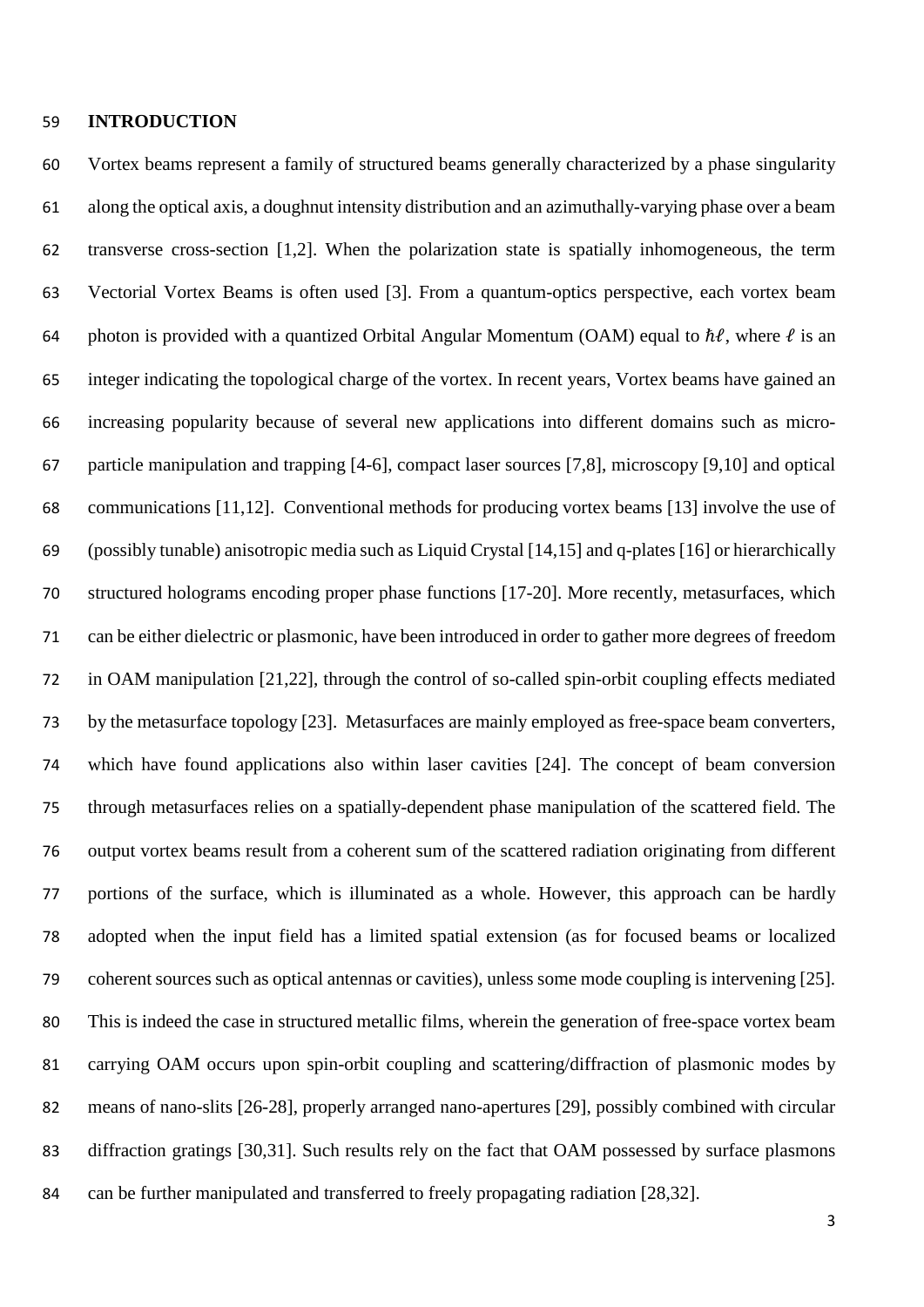Here we propose an alternative way of producing vortex beam, by exploiting Bloch Surface Waves [33,34] on dielectric multilayers as a mean to transfer energy, momentum and OAM to a free-space propagating beam. Such a two-step process involves a spin-orbit conversion from a focused circularly polarized beam into radially propagating BSWs and a BSW diffraction in free-space, with an additional geometric phase imparted by a chiral diffraction grating. Such a BSW-based approach can benefit from the multilayer low absorption that is potentially suitable for light source integration and an additional degree of freedom in the polarization state of coupled BSWs, which can be either TE-or TM-polarized depending on the multilayer design [35].

 The setup and the sample structure are shown in Figure 1 and described in detail in the Methods section. Briefly, in Figure 1a, a circularly polarized Gaussian CW laser beam (λ=532 nm) is expanded and spatially filtered by means of a properly sized circular Beam Blocker. An oil-immersion, high NA objective is back-contacted to a multilayer glass substrate, in order to focus the incoming beam 97 onto a flat area of the top surface. The multilayer is made of a stack of multiple  $Ta_2O_5$  and  $SiO_2$  layers, topped by a 75 nm-thick PMMA film (Figure 1b,c). Thanks to the beam blocker, only focused light 99 propagating at angles larger than the glass/air critical angle  $\theta_c$  can reach the sample. A fraction of the incoming power is thus available for coupling to BSWs, provided that wavelength, momentum and polarization matching conditions are fulfilled, as indicated by the BSW dispersion curve for TE- polarization [36]. Since the coupling mechanism is polarization-sensitive and the incident electric field is circularly polarized, BSWs are spreading radially from the focused spot area, with an accumulated phase delay that is linearly varying with the azimuthal angle of the propagation direction. As a result, a BSW propagating radially on the multilayer surface is obtained, with a peculiar spiral- like wavefront profile (see Supporting Information), analogous to plasmonic vortices [26]. Surrounding the flat coupling region, an axis-symmetric diffractive grating is etched in the PMMA layer. The grating operates as an outcoupler, by diffracting BSWs out-of-plane in both substrate (glass) and cladding (air) media, along a direction close-to-normal to the sample surface (order of diffraction n=-1) [37]. Depending on the grating shape (e.g. circular or spiral-like), an additional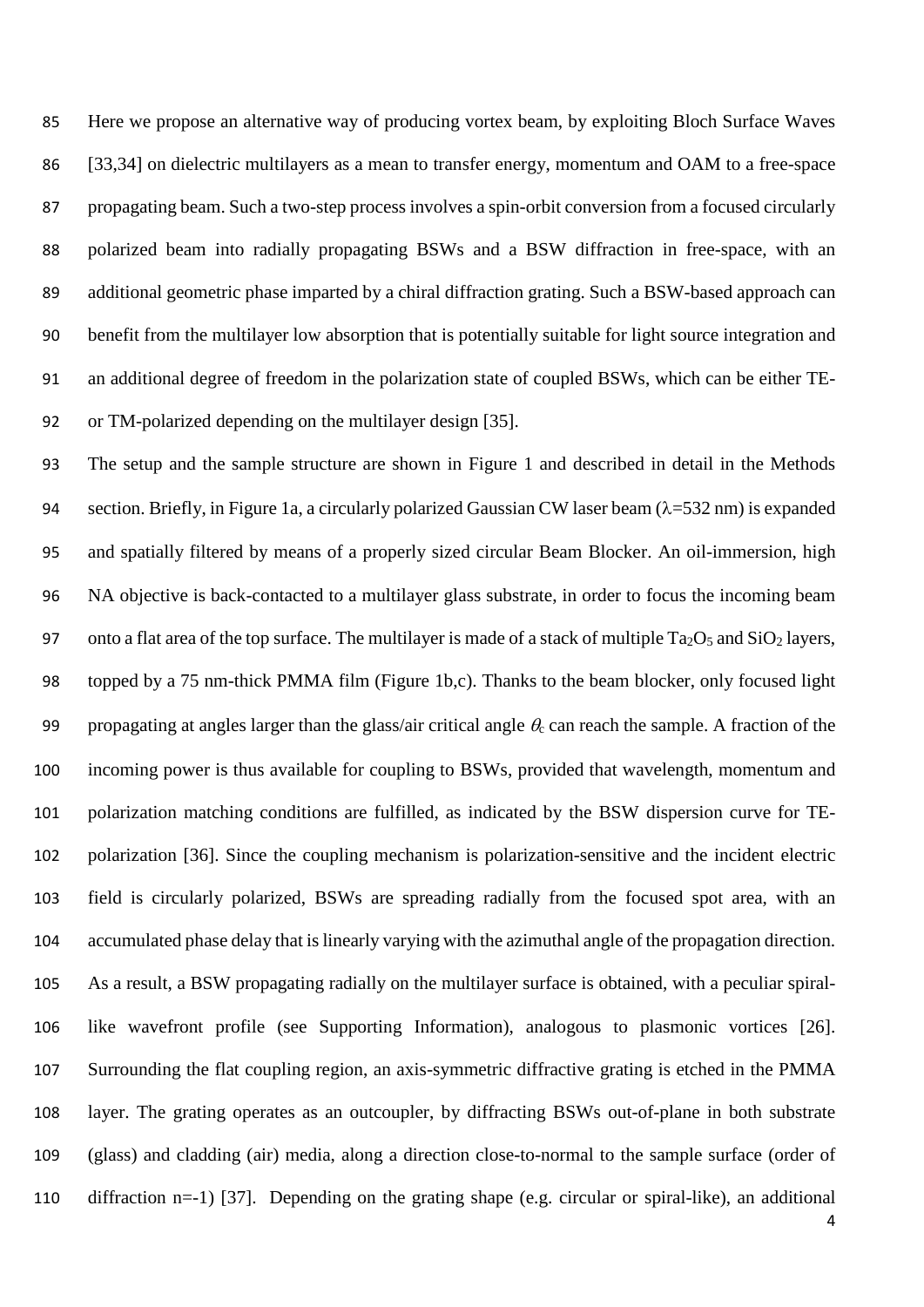geometrical phase profile can be imparted to the diffracted radiation. In previous applications, this feature has been exploited for steering the diffracted beam [38,39]. The outcoupled power is then collected by the same high-NA objective and Fourier-transformed before being imaged on the camera plane. A linear polarizer and a quarter-wave plate allow for a polarization analysis on the collected images. If the beam blocker is removed, an interference pattern as shown in Figure 1 can be obtained. In this exemplary case, the spiral-shaped interference fringes result from the superposition of a 117 diffracted vortex beam (OAM number  $\ell = 1$ ) and light reflected from the sample surface [32].



119 **Figure 1**. a) Sketch of the experimental setup. L<sub>1-4</sub> Plano-Convex lenses, LP<sub>1,2</sub> Polarizers, QW<sub>1,2</sub> Quarter-wave Plates, BB Beam Blocker, BS Beamsplitter, BFP Back Focal Plane. In the exemplary BFP image, an interference pattern is shown, due to the superposition of a diffracted vortex beam and a reflected spherical wave from the sample surface. No Beam Blocker has been used in this case. b) Detailed view of the BSW coupling and diffraction mechanism. Illumination is provided by means of a beam-blocked circularly polarized laser beam focused through an oil immersion objective, such 125 that the minimum incidence angle is slightly above the critical angle  $\theta_c$ , in order to match the BSW coupling conditions. c) Sketch of the multilayer structure with an exemplary spiral diffraction grating fabricated in PMMA on top (not to scale).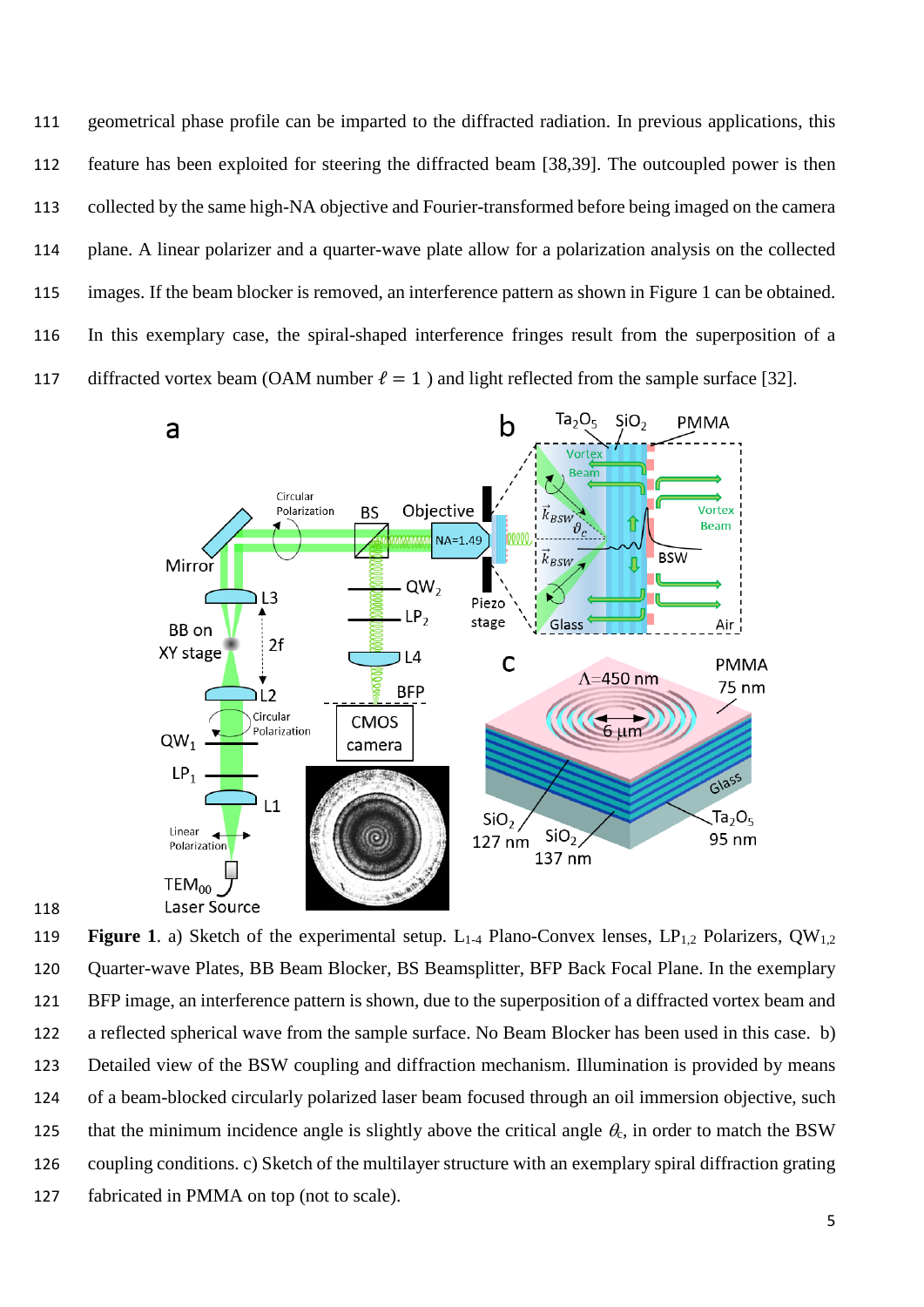#### **RESULTS AND DISCUSSION**

 In this section, experimental results are presented related to (i) a circular-symmetric annular grating with topological charge m=0, (ii) a single-arm spiral grating, (iii) a double-arm spiral grating. In the last two cases, both handedness of the incident polarization are considered, namely Right-Handed Circular (RHC) and Left-Handed Circular (LHC) polarizations, such that the incident beam Spin Angular Momentum (SAM) and the grating topological charge can have either equal or opposite sign. In order to evaluate the polarization state of the diffracted light, the polarization ellipse 135 parameter  $\varepsilon$ ( $k_x$ ,  $k_y$ ) =  $\frac{1}{2}$  arg ( $\sqrt{S_1^2 + S_2^2} + iS_3$ ) is calculated across the BFP, where *S<sub>1</sub>*, *S<sub>2</sub>* and *S<sub>3</sub>* are the Stokes parameters [40]. Right-Handed Circular (RHC), Left-Handed Circular (LHC) and Linear 137 Polarizations (LP) correspond to  $\varepsilon_{RHC} = \frac{\pi}{4}$ ,  $\varepsilon_{LHC} = -\frac{\pi}{4}$  and  $\varepsilon_{LP} = 0$  respectively. Polarization- filtered raw images and Stokes parameter distributions for the structures considered here are shown in the Supporting Information.

 A numerical 3D model based on a commercial Finite-Difference Time-Domain (FDTD) solver (Lumerical Inc.) is used to support the interpretation of the experimental observations. In order to mimic the focused circularly polarized beam underlying the BSW coupling, a pair of (coherent) linear 143 orthogonal dipoles laying on the multilayer plane and oscillating with a  $\frac{\pi}{2}$  relative phase delay are introduced (see Supporting Information Movie S2). Further details on the validity of this model are provided in the Methods section.

 Circular Outcoupler (m=0). In this configuration, a RHC circular polarization ( $\varepsilon = \frac{\pi}{4}$ ) is employed to couple BSWs that are then diffracted. As shown in Figure 2a,e, the total intensity collected on the 148 BFP exhibits a maximum at  $k_x = k_y = 0$ , corresponding to a constructive interference condition for light traveling along a direction perpendicular to the multilayer surface. A linear-polarization filtering reveals the presence of a pair of spiral-like arms spreading from the central maximum that rotate as the polarization analyser is rotated (in Figure 2b,e the measured and calculated intensity of the x-component of the diffracted light are presented). Without the polarization filter, the spiral-like arms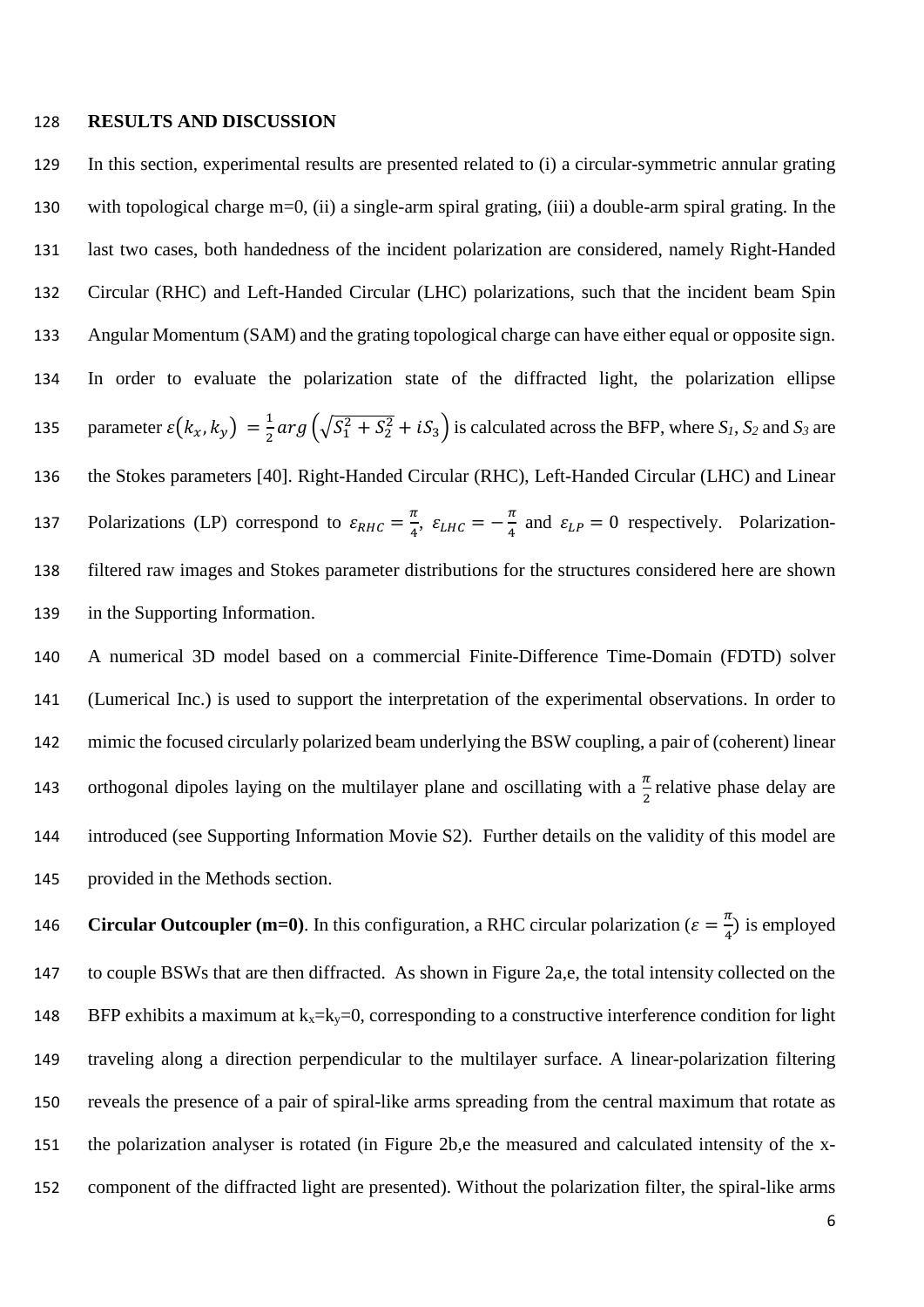153 merge together to form a ring surrounding the central maximum. When polarization-projected onto a 154 RHC polarization state, the intensity pattern has still a maximum in the BFP center (Figure 2c,g), 155 while a weak ring is obtained for a projection onto a LHC polarization state (Figure 2d,h). A 156 comparison between the distributions for the measured and the calculated parameter  $\varepsilon$ ( $k_x$ ,  $k_y$ ) on the 157 BFP indicates that the central maximum is substantially RHC polarized, i.e.  $\varepsilon(0,0) \approx \frac{\pi}{4}$ , while the 158 outer ring is LHC polarized, i.e.  $\varepsilon(0,0) \approx -\frac{\pi}{4}$  (Figure 2i,l).

159 By enforcing the conservation of the Total Angular Momentum *J*, which also takes into account the 160 topological charge m imparted by the diffraction grating, the following equation applies:  $\sigma_i + m =$ 161 1 + 0 =  $\sigma_0$  +  $\ell$ , where  $\sigma_0$  is the output SAM number and  $\ell$  is the corresponding OAM number. The 162 solution to this equation is not unique. In particular, two SAM-OAM configurations are possible: a 163 RHC beam preserving the input polarization and carrying zero OAM, i.e.  $\sigma_0 = +1$  and  $\ell = 0$ , and a 164 doughnut LHC beam with a reverse polarization, with  $\sigma_0 = -1$  and OAM with  $\ell = +2$ . The two 165 beams are partially overlapped. This observation is supported by the phase distribution calculated for 166 the RHC and the LHC polarized fields presented in Figure 2m,n: a flat wavefront with constant phase 167 is found for the RHC beam ( $\ell = 0$ ) and a spiral wavefront with two  $2\pi$  discontinuities for the LHC 168 beam  $(\ell = +2)$ .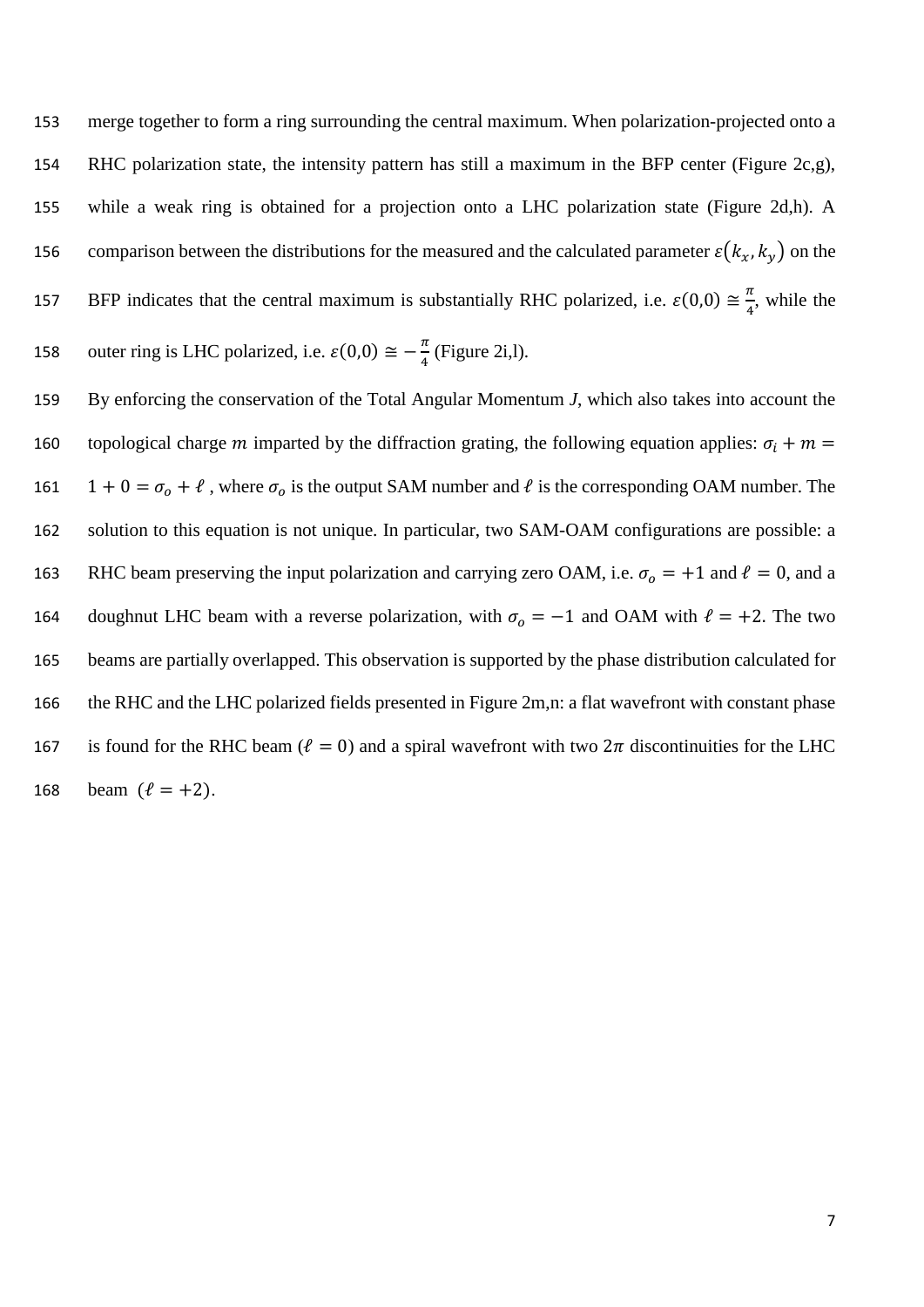



170 **Figure 2.** BFP Diffraction patterns from a circular outcoupler  $(m = 0)$ . Incident polarization is RHC. a,e) experimental and calculated total intensity showing a central spot surrounded by a weak outer ring; b,f) experimental and calculated x-polarized intensity; c,g) experimental and calculated RHC intensity showing a central spot; d,h) experimental and calculated LHC intensity showing a doughnut 174 shape; i,l) experimental and calculated polarization ellipse parameter  $\varepsilon$ ( $k_x$ ,  $k_y$ ) with the sign reversal from the inner area to the outer ring; m) calculated phase of the diffracted field with RHC polarization, showing a constant distribution; n) calculated phase of the diffracted field with LHC polarization, 177 showing two  $2\pi$  discontinuities.

179 **Spiral Outcoupler** ( $m = -1$ ). BSWs are first coupled with an input RHC polarization ( $\sigma_i = +1$ ) 180 and made interacting by a spiral grating with opposite handedness  $(m = -1)$ . The corresponding intensity pattern is shown in Figure 3a,e.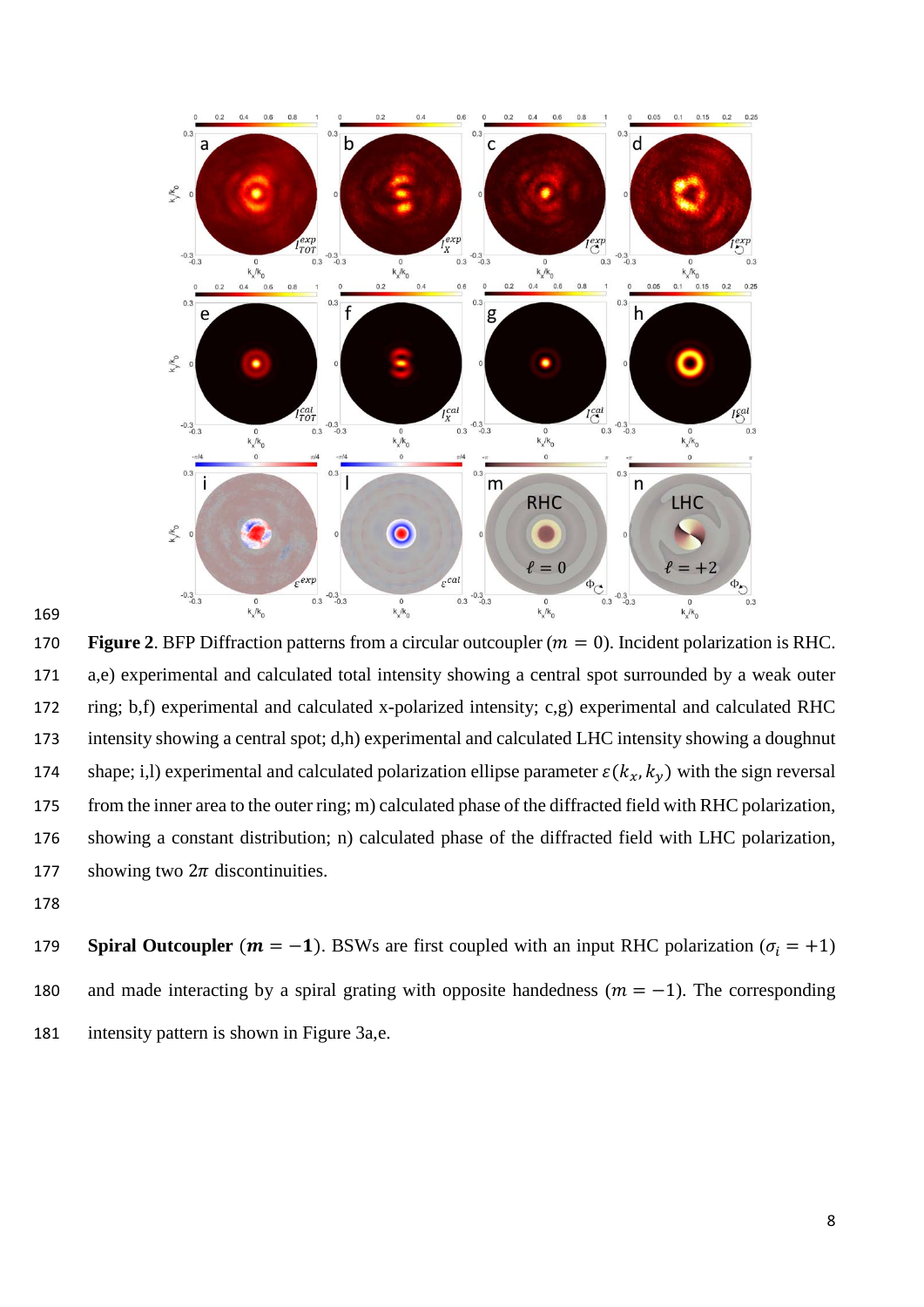



183 **Figure 3**. BFP Diffraction patterns from a 1-arm spiral outcoupler  $(m = -1)$ . Incident polarization 184 is RHC. a,e) experimental and calculated total intensity showing a doughnut shape; b,f) experimental 185 and calculated x-polarized intensity; c,g) experimental and calculated y-polarized intensity; d,h) 186 experimental and calculated  $45^{\circ}$ -polarized intensity; i,l) experimental and calculated polarization 187 ellipse parameter  $\varepsilon$ ( $k_x$ , $k_y$ ) indicating a substantially linear polarization state  $\varepsilon \approx 0$ ; m,n) 188 experimental and calculated ellipse parameter  $\alpha(k_x, k_y)$  indicating an azimuthal orientation of the 189 electric field.

191 The phase delay profile imparted by the diffractive structure onto the diffracted BSWs results in a 192 destructive interference such that a zero-intensity phase singularity is produced at  $k_x = k_y = 0$ . When filtered with the linear polarizer  $LP_1$  (e.g. oriented along the x, y or 45<sup>o</sup> direction), two-lobe patterns 194 are found, whose orientation is perpendicular to the analyser transmission axis (Figures 3b-d). 195 Calculated intensity patterns are in good agreement with the experimental observations (Figures 3f-196 h). The distribution of the parameter  $\varepsilon$ ( $k_x$ ,  $k_y$ ) shows a substantially linear polarization corresponding 197 to the doughnut ( $\varepsilon \approx 0$ ) (Figures 3i,l). The uniformity of the polarization orientation is evaluated by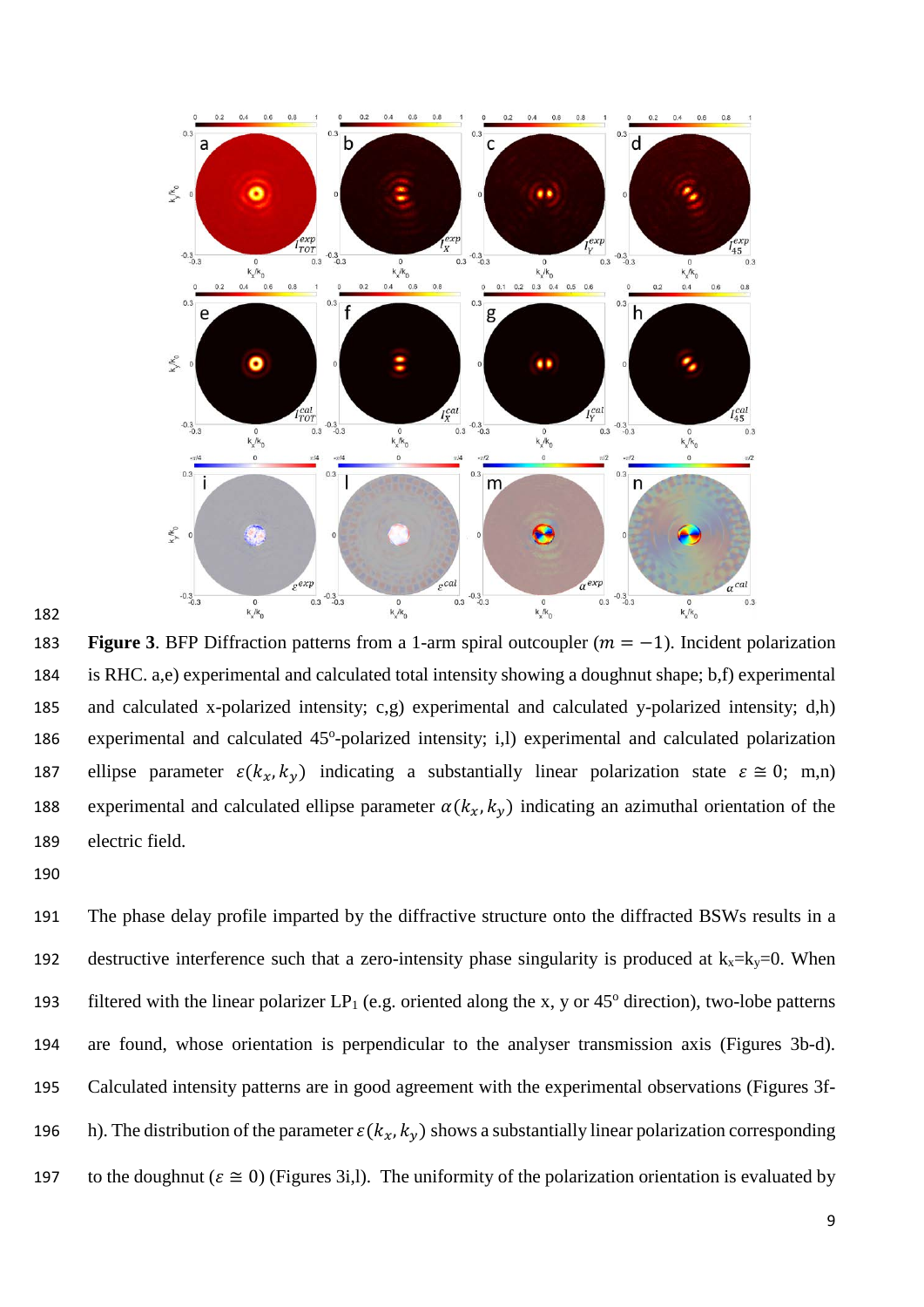198 extracting the parameter  $\alpha(k_x, k_y) = \frac{1}{2} \alpha r g (S_1 + i S_2)$ , which provides the local orientation of the 199 polarization ellipse (almost a line, in this case) across the BFP [40]. In Figures 3m,n both the 200 experimental and the calculated distributions for  $\alpha(k_x, k_y)$  indicate that the substantially linear 201 polarization follows an axis-symmetric distribution such that the electric field is azimuthally oriented 202 about the beam axis in  $k_x = k_y = 0$ . In this case, the *J* conservation rule reads as  $\sigma_i + m =$ 203 1 − 1 =  $\sigma_0$  +  $\ell$  = 0, leading to an output SAM number  $\sigma_0$  = 0 and an OAM  $\ell$  = 0, which is 204 consistent with the observed azimuthal polarization state of the output beam.

205 When the illumination polarization is switched to LHC ( $\sigma_i = -1$ ) the input SAM and the grating topological charge possess the same sign. The overall intensity pattern having a doughnut shape is presented in Figure 4a,e. At a closer look, the output results from the superposition of a pair of ring- shaped beams, which are non-interfering because of their orthogonal polarizations. A weak outer ring (Figure 4c,g) is imaged upon RHC filtering, while an intense inner ring (Figure 4d,h) is obtained 210 upon LHC filtering. The experimental and the calculated distributions for  $\varepsilon$ ( $k_x$ ,  $k_y$ ) (Figure 4i,l) confirm that the polarization state of the two beams is still substantially circular. However, a reversal 212 of handedness from LHC to RHC can be found while moving from the inner ring toward the outer.

213 The two partially overlapped beams must satisfy the *J* conservation rule, i.e.  $\sigma_i + m =$ 214  $-1-1 = \sigma_0 + \ell = -2$ . A first solution to this equation is represented by a LHC polarized beam 215 having the same SAM number as the incident radiation  $\sigma_0 = -1$  and OAM  $\ell = -1$ . An orthogonal 216 solution is a RHC polarized beam having a reversed SAM  $\sigma_0 = +1$  and OAM  $\ell = -3$ . The 217 topological charge of the diffracted vortex beams can be directly appreciated from the calculated 218 phase distributions of the RHC and LHC polarized beams (Figure 4m,n), exhibiting three and one  $2\pi$ 219 discontinuities respectively, on the BFP.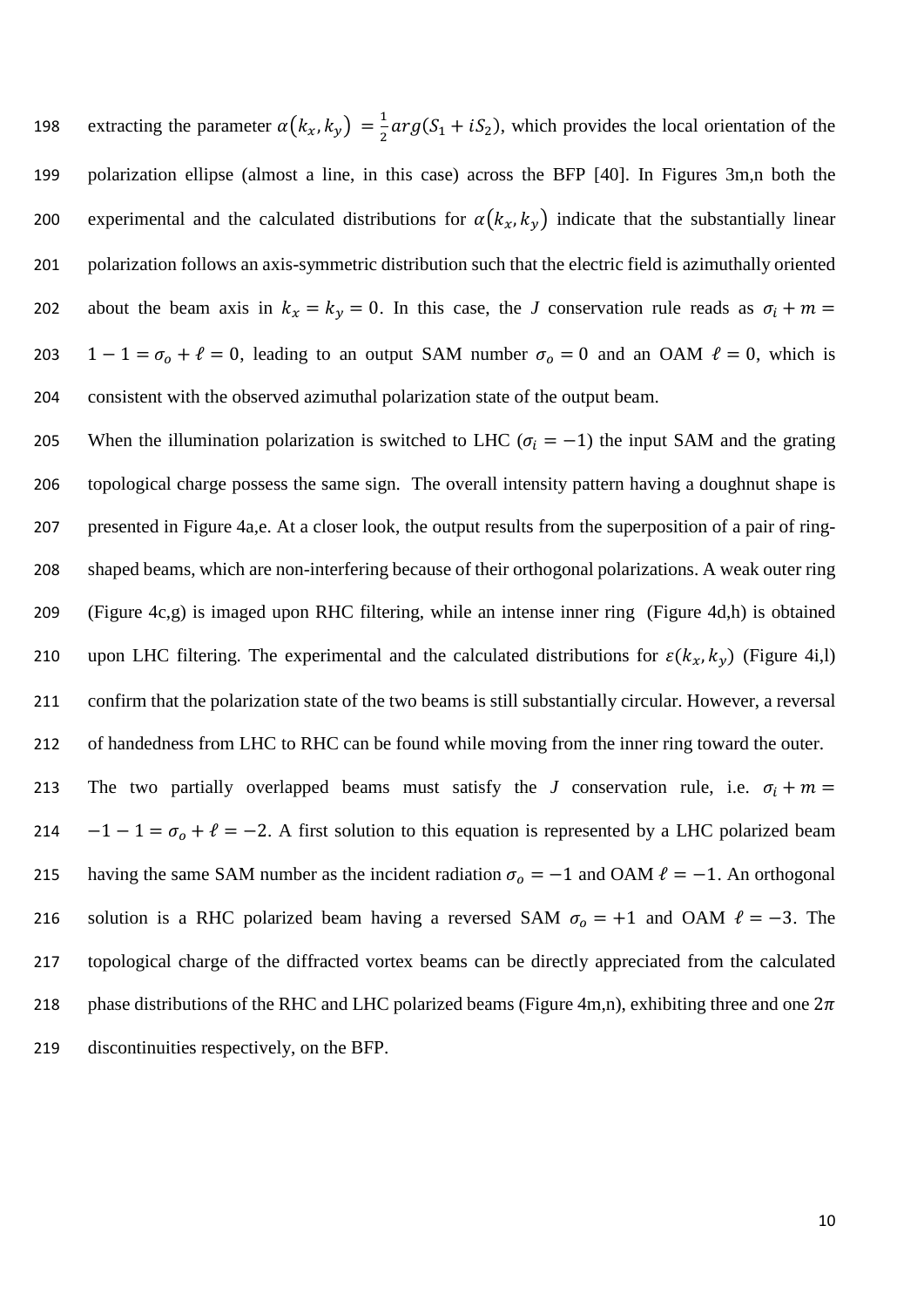

221 **Figure 4.** BFP Diffraction patterns from a 1-arm spiral outcoupler  $(m = -1)$ . Incident polarization is LHC. a,e) experimental and calculated total intensity showing a superposition of an inner and an outer ring-shaped patterns; b,f) experimental and calculated x-polarized intensity; c,g) experimental and calculated RHC intensity, distributed according to the outer ring; d,h) experimental and calculated LHC intensity; distributed according to the inner ring; i,l) experimental and calculated polarization 226 ellipse parameter  $\varepsilon$ ( $k_x$ ,  $k_y$ ) indicating a substantially circular polarization with handedness reversal from the inner to the outer ring; m) calculated phase of the diffracted field with RHC polarization, 228 showing three  $2\pi$  discontinuities; n) calculated phase of the diffracted field with LHC polarization, 229 showing one  $2\pi$  discontinuity.

**Spiral Outcoupler**  $(m = -2)$ . As in the previous configuration, an incident RHC polarization ( $\sigma_i$  +1) is first considered. The overall intensity shown in Figure 5a,e is obtained as the superposition of a weak outer ring and a brighter central spot. Both patterns can be individually imaged by operating a polarization filtering through a RHC state (Figure 5c,g) and a LHC state (Figure 5d,h), respectively.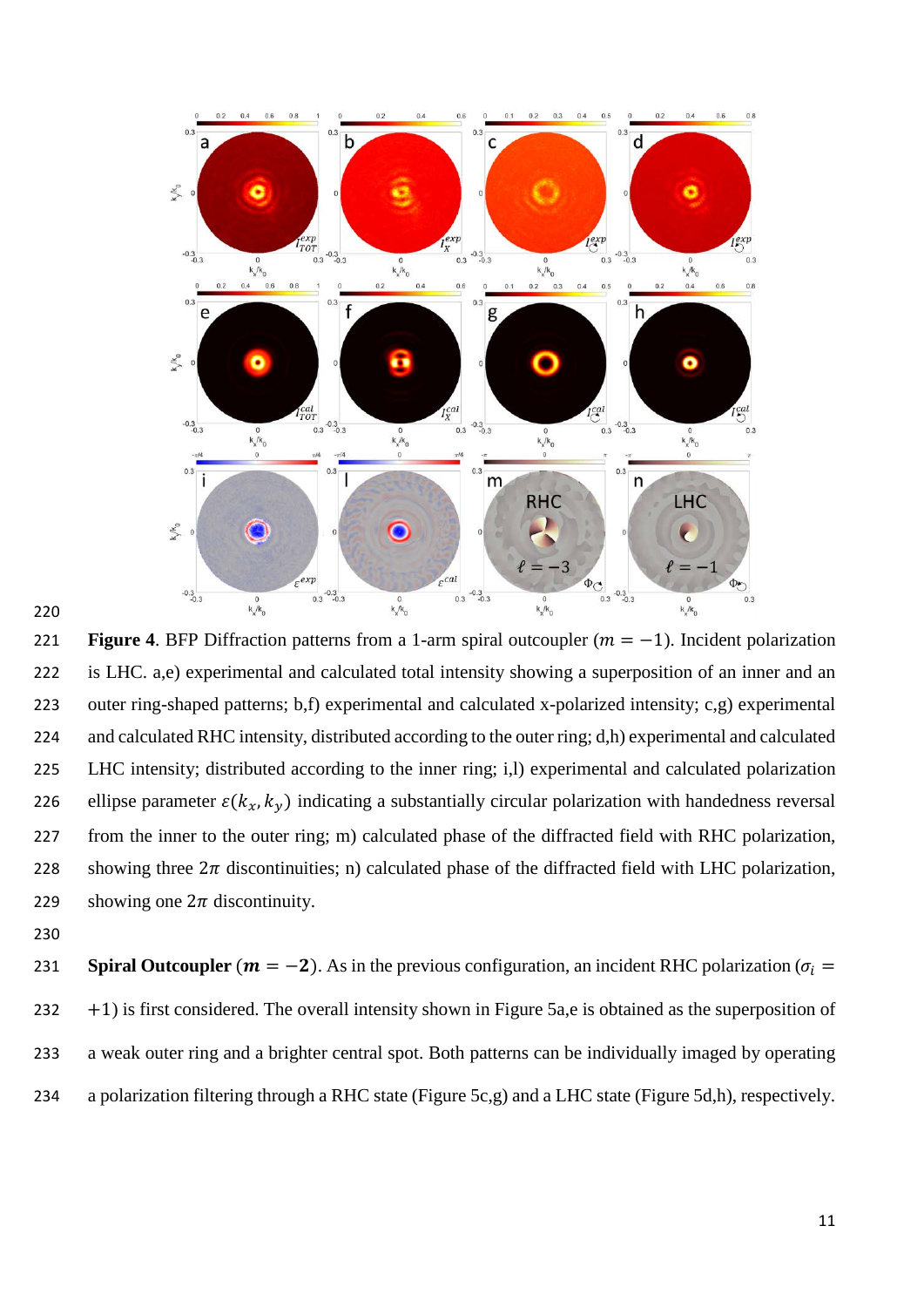

236 **Figure 5**. BFP Diffraction patterns from a 2-arms spiral outcoupler  $(m = -2)$ . Incident polarization is RHC. a,e) experimental and calculated total intensity, given by the superposition of a central spot an a weaker outer ring; b,f) experimental and calculated x-polarized intensity; c,g) experimental and calculated RHC intensity, distributed according to the weak outer ring; d,h) experimental and calculated LHC intensity, distributed according to the bright central spot; i,l) experimental and 241 calculated polarization ellipse parameter  $\varepsilon$ ( $k_x$ ,  $k_y$ ) indicating a substantially circular polarization, with handedness reversal from the central spot to the outer ring; m) calculated phase of the diffracted 243 field with RHC polarization, showing two  $2\pi$  discontinuities; n) calculated phase of the diffracted field with LHC polarization, showing a uniform phase distribution.

246 The distribution of the parameter  $\varepsilon$ ( $k_x$ ,  $k_y$ ) indicates that the polarization is substantially circular across the pattern. However, the bright central spot shows a LHC polarization state, which is reversed with respect to the incident radiation (Figure 5i). Furthermore, the outer weak ring maintains a LHC 249 polarization, as the illumination (Figure 51). The conservation of the momentum *J* leads to  $\sigma_i + m =$ 250 +1 − 2 =  $\sigma_0$  +  $\ell$  = −1, which has the following two solutions associated to the observed beams: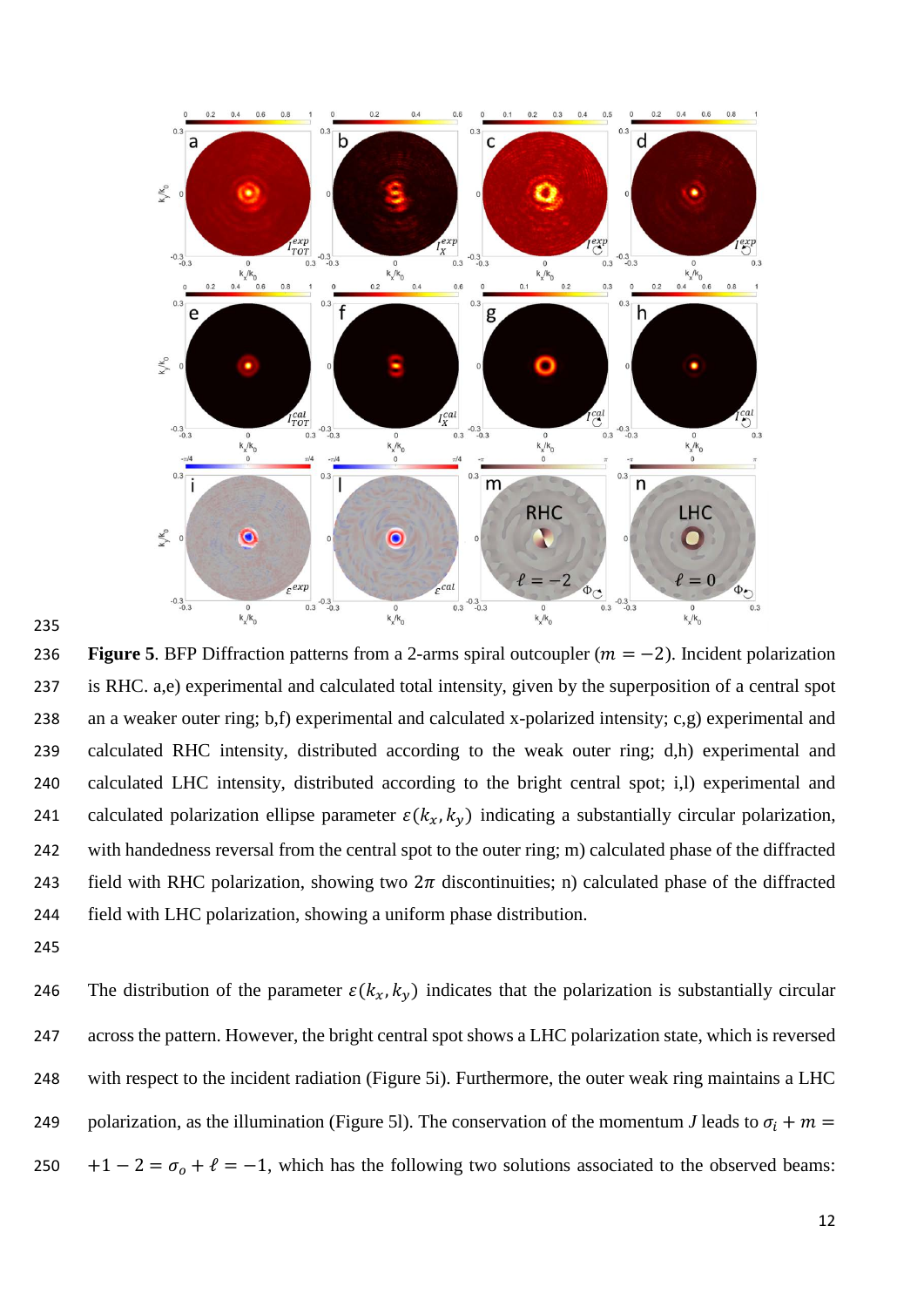251  $\sigma_0 = +1$  (RHC) and  $\ell = -2$ ;  $\sigma_0 = -1$  (LHC) and  $\ell = 0$ . The calculated phase distributions are 252 consistent with the Total Angular Momentum algebra, since the RHC beam has a vortex wavefront 253 with two  $2\pi$  discontinuities, while the LHC beam has a flat wavefront (Figure 5m,n). A constant 254 phase is also consistent with the existence of a central maximum at  $k_x = k_y = 0$  for the LHC beam. 255 For a LHC polarization ( $\sigma_i = -1$ ) a phase singularity is produced on the optical axis, and the overall 256 intensity pattern (Figure 6a,e) results from the superposition of a LHC polarized inner ring (Figure 257 6c,g) and a RHC polarized outer ring (Figure 6d,h).



258

**259 Figure 6.** BFP Diffraction patterns from a 2-arm spiral outcoupler  $(m = -2)$ . Incident polarization 260 is LHC. a,e) experimental and calculated total intensity; b,f) experimental and calculated x-polarized 261 intensity; c,g) experimental and calculated RHC intensity; d,h) experimental and calculated LHC 262 intensity; i,l) experimental and calculated polarization ellipse parameter  $\varepsilon$ ( $k_x$ ,  $k_y$ ); m) calculated 263 phase of the diffracted field with RHC polarization showing four  $2\pi$  discontinuities; n) calculated 264 phase of the diffracted field with LHC polarization, showing two  $2\pi$  discontinuities.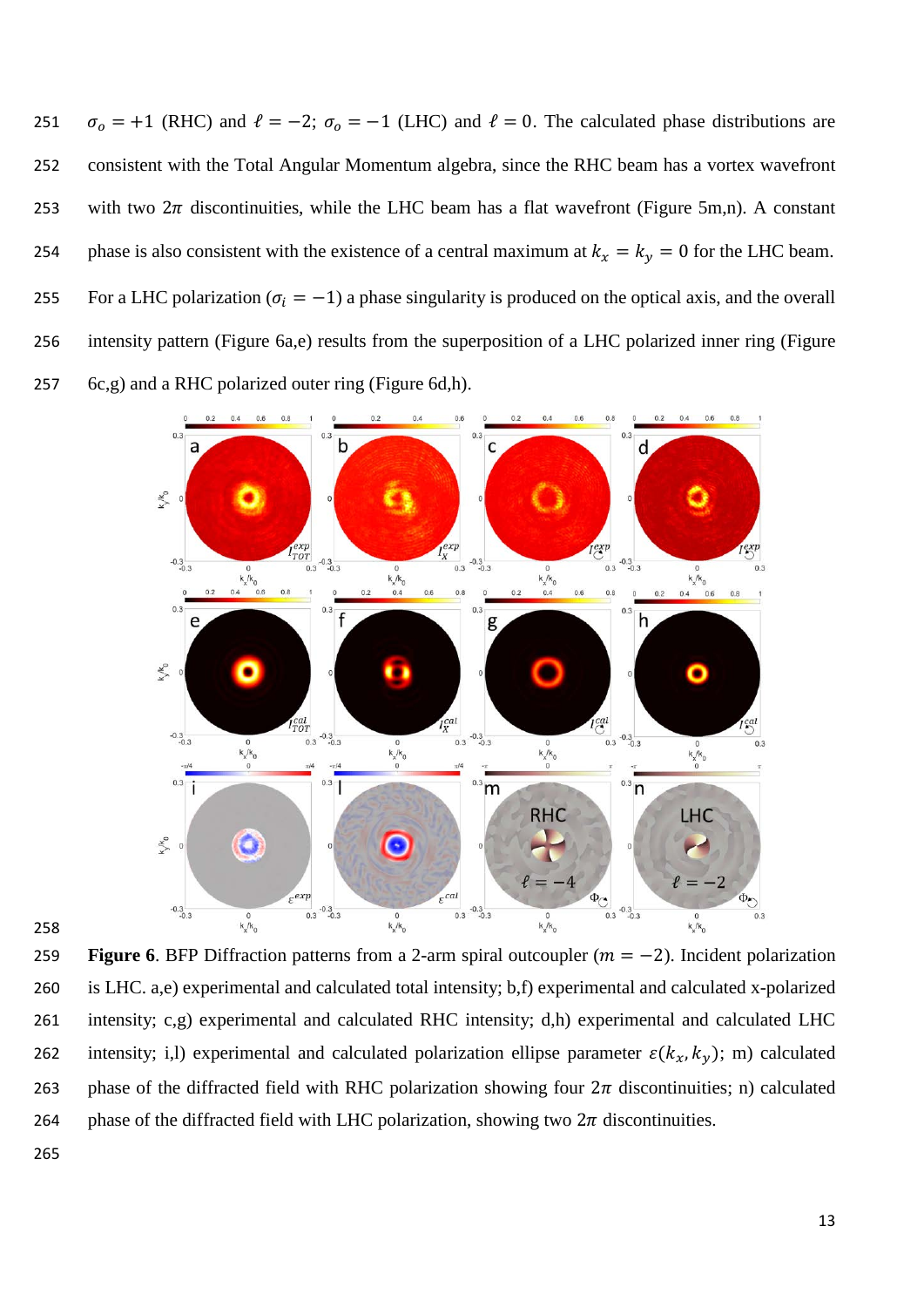266 Measured and calculated  $\varepsilon$ ( $k_x$ ,  $k_y$ ) show the handedness reversal occurring when departing from the 267 optical axis toward larger propagation angles, wherein the inner ring preserves the same polarization 268 as the incident radiation (Figure 6i,l). From the conservation of the momentum *J*, we have:  $\sigma_i + m =$ 269 −1 − 2 =  $\sigma_0$  +  $\ell$  = −3, which has the following solutions:  $\sigma_0$  = +1 (RHC) and  $\ell$  = −4;  $\sigma_0$  = −1 270 (LHC) and  $\ell = -2$ . In this case, both beams exhibit a phase vorticity, with four  $2\pi$  discontinuities 271 for the RHC (Figure 6m) state and two  $2\pi$  discontinuities for the LHC state (Figure 6n).

272

#### 273 **CONCLUSION**

 To conclude, a new mechanism for the generation of vectorial vortex beams has been presented, based on spin-orbit interactions involving coupling and diffraction of BSWs. Generally speaking, this kind of effects relies on the coherence characteristics of the radiation involved. For this reason, we employed a laser beam as an external free-space radiation for coupling BSWs that are subsequently diffracted, with an imparted geometrical phase. Several combinations of polarization states and OAM are obtained, as summarized in Table 1. Further options for vortex beam generation carrying OAM with other polarization configurations can be possibly produced by means of multilayers supporting TM-polarized, in addition to TE-polarized BSWs [41].

|                                          | <b>Grating</b><br><b>Topological</b><br>Charge $m$ | $m=0$                                                                                           | $m=-1$                                                       | $m=-2$                                                                                       |
|------------------------------------------|----------------------------------------------------|-------------------------------------------------------------------------------------------------|--------------------------------------------------------------|----------------------------------------------------------------------------------------------|
| <b>Incident</b><br><b>SAM</b> $\sigma_i$ |                                                    |                                                                                                 |                                                              |                                                                                              |
| $\sigma_i = +1$                          |                                                    | $\begin{vmatrix} \sigma_0 = -1 & \& \ \ell = +2 \\ \sigma_0 = +1 & \& \ \ell = 0 \end{vmatrix}$ | $\sigma_0 = 0 \& \ell = 0$                                   | $\sigma_o = -1 \& \ell = 0$<br>$\sigma_0 = +1 \& \ell = -2$                                  |
| $\sigma_i = -1$                          |                                                    | $\sigma_0 = -1 \& \ell = 0$                                                                     | $\sigma_0 = -1 \& \ell = -1 \mid \sigma_0 = -1 \& \ell = -2$ | $\sigma_0 = +1 \& \ell = -2 \mid \sigma_0 = +1 \& \ell = -3 \mid \sigma_0 = +1 \& \ell = -4$ |

282 **Table 1**. Summary of the SAM-OAM combinations obtained by diffraction of BSWs coupled from 283 either RHC or LHC polarized incident light.

284

285 The numerical model developed here suggests that the presented approach is likely to work regardless 286 of the coupling mechanism for BSWs. For example, in the perspective of advanced engineered light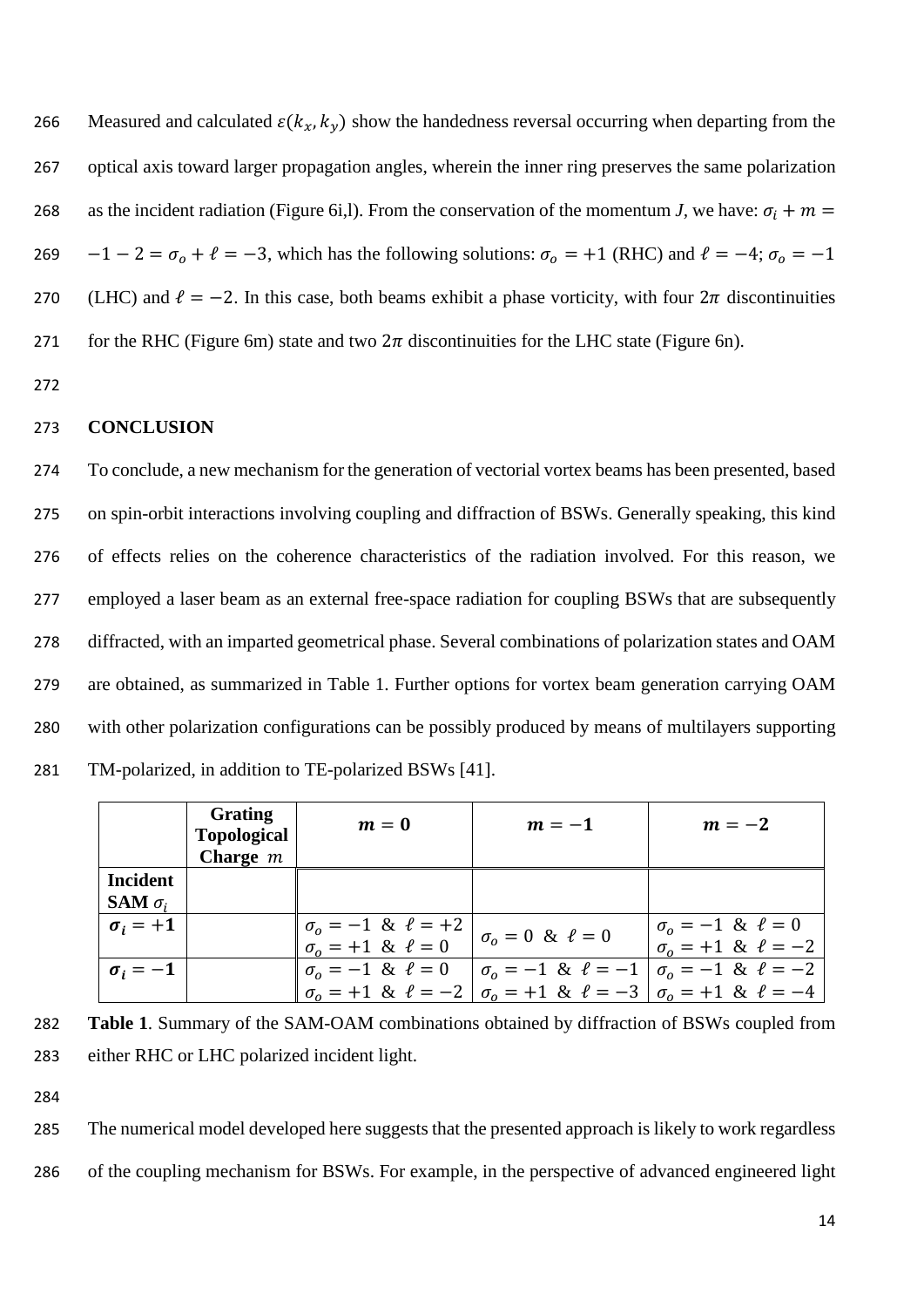sources for free-space applications, BSWs can be launched from a single emitter on the multilayer surface by virtue of near-field interactions (so-called BSW-coupled emission) [42,43]. Then, chiral diffractive structures can be used as outcouplers surrounding single sources or even planar BSW cavities (e.g. as described in ref. [44]) hosting light sources within. Provided the coherence requirements for the BSW-coupled radiation leaking out of the cavity are satisfied, the diffraction mechanism for free-space vortex generation remains as reported in the text above. While nanocavities can be chiral themselves, with a handedness-depending LDOS [45], it has been recently shown that chiral plasmonic structures can foster sources located on their surface to radiate according to a specific circular polarization handedness [46]. These strategies provide an unprecedented degree of control on the polarization state of the emitted light. The use of BSWs as a mean for coupling and transferring energy from sources to free-space, mediated by chiral diffractive gratings, can contribute to enhance the performance of purely plasmonic nanostructures, which are often limited by the strong absorption occurring at visible frequencies.

#### **METHODS**

**Experimental setup.** A TEM<sub>00</sub> doubled-frequency Nd:YAG laser beam (GEM, Laser Quantum) is collimated (L1) and transmitted through a first polarization-control box, consisting of a linear 304 polarizer  $LP_1$  and a quarter wave plate  $QW_1$ . Circular polarization states with both handedness (RH and LH) are generally produced. A beam blocker is introduced in order to spatially filter the laser 306 beam, such that an illumination above the glass/air critical angle  $\theta_c$  is provided only. The incoming 307 beam is focused onto a flat area on the top surface of the multilayer through a  $NA = 1.49$  objective (Nikon Apo TIRF 1003) that is back-contacted to the glass substrate of the sample. The sample holder is mounted on a 3-axis piezo stage. When measuring the diffraction patterns from the spiral gratings, the excitation laser is accurately focused onto the geometric center of the diffraction gratings. Diffracted light on the glass side is collected by the same objective and directed toward the collection arm of the setup, after passing through a 50/50 beam splitter. A second polarization-control box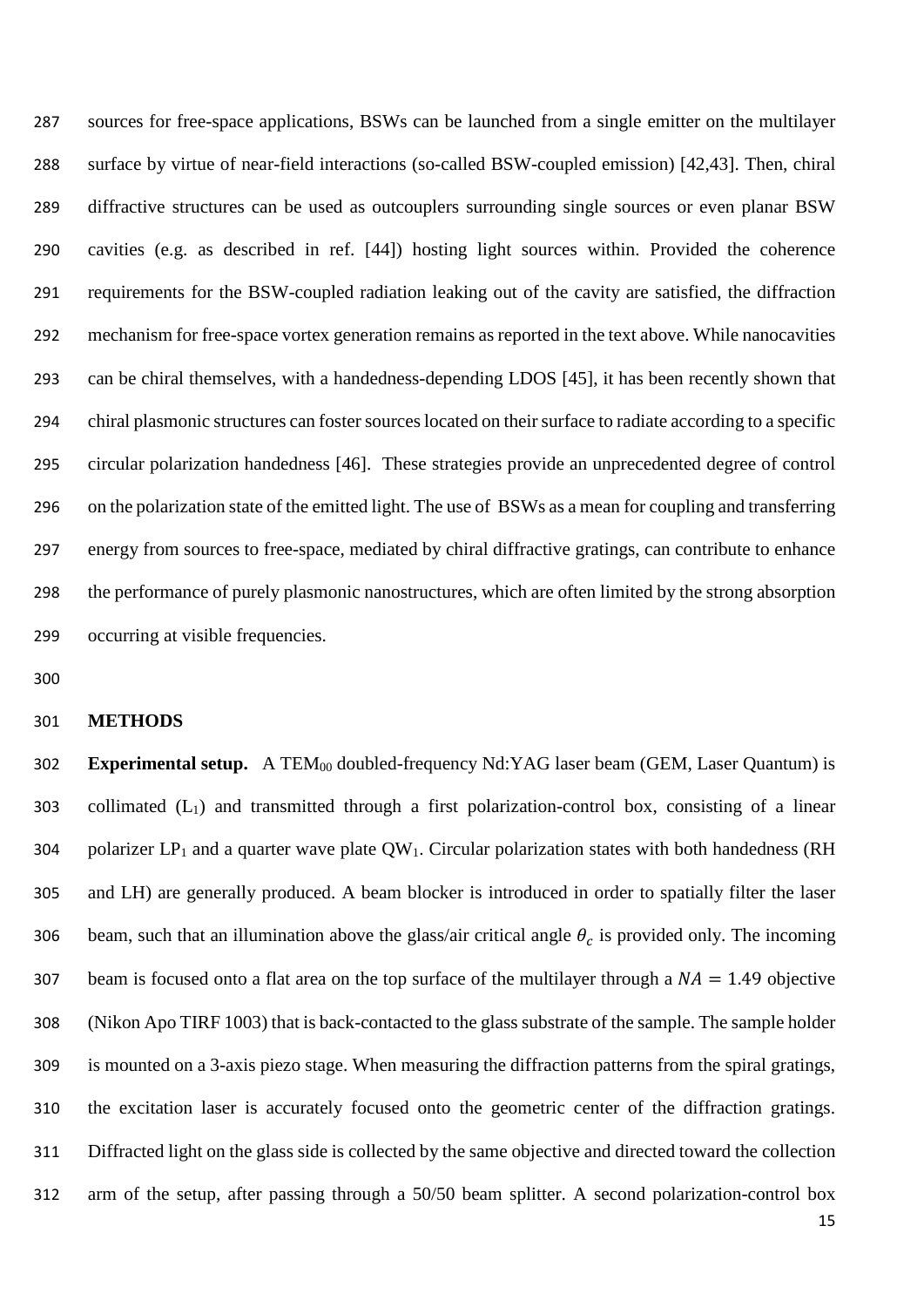313 consisting of a quarter wave plate  $OW_2$  and a linear polarizer  $LP_2$  filters the outgoing wave onto the desired polarization state (RHC, LHC or LP). Subsequently, the lens L4 images the BFP of the objective onto a CMOS camera (Thorlabs HR-CMOS DCC3260M). With no Beam Blocker, an interference pattern appears in the BFP image, due to the superposition of the light reflected by the 317 multilayer inside the light cone ( $NA \le 1$ ) with the diffracted BSW patterns, eventually carrying 318 OAM. As a result, spiral-like interference fringes can be observed depending on the OAM number  $\ell$ , as shown in Figure S3 [32].

320 **Sample fabrication.** The 1DPC consists of a dielectric multilayer made of a stack of Ta<sub>2</sub>O<sub>5</sub> (high 321 refractive index) and  $SiO<sub>2</sub>$  (low refractive index) layers, deposited on a glass coverslip (150  $\mu$ m thickness) by plasma ion-assisted deposition under high vacuum conditions (APS904 coating system, 323 Leybold Optics). The stack sequence is substrate- $[Ta_2O_5-SiO_2]x6-Ta_2O_5-SiO_2-PMMA$  with 15 layers 324 in total, including PMMA. The Ta<sub>2</sub>O<sub>5</sub> layer (refractive index  $n_{Ta2O5}=2.08$ ) is 95 nm thick, the SiO<sub>2</sub> 325 layer (refractive index  $n_{SiO2}=1.46$ ) is 137 nm thick. The top  $SiO<sub>2</sub>$  layer on top of the stack is 127 nm thick. On top of the structure a 75 nm thick layer of PMMA is spun for pattern fabrication (n<sub>PMMA</sub>=1.48). Chiral diffractive structures are fabricated by electron beam lithography.

 **Numerical modeling.** Numerical modeling is performed using the Finite-Difference Time-Domain method in the Lumerical Inc. software. In order to mimic the focused circularly polarized light coupling to BSWs, a pair of orthogonal dipolar emitters are positioned at the geometric center of the spiral grating. More specifically, the emitters are placed 10 nm above the PMMA layer, with the dipole momentum laying parallel to the multilayer surface, such that the TE polarization of the BSW 333 can be matched. The two oscillators are phase-shifted by  $\pm \pi/2$ . In this way, thanks to a near-field interaction, part of the radiated energy from the dipoles is transferred to BSWs (BSW-coupled emission). As shown in Figure S1 and Supporting Movie S2, resulting BSWs are radially propagating, with a spiral wavefront due to the time-varying polarization matching conditions of the field given by the coherent sum of the radiation from the two dipoles.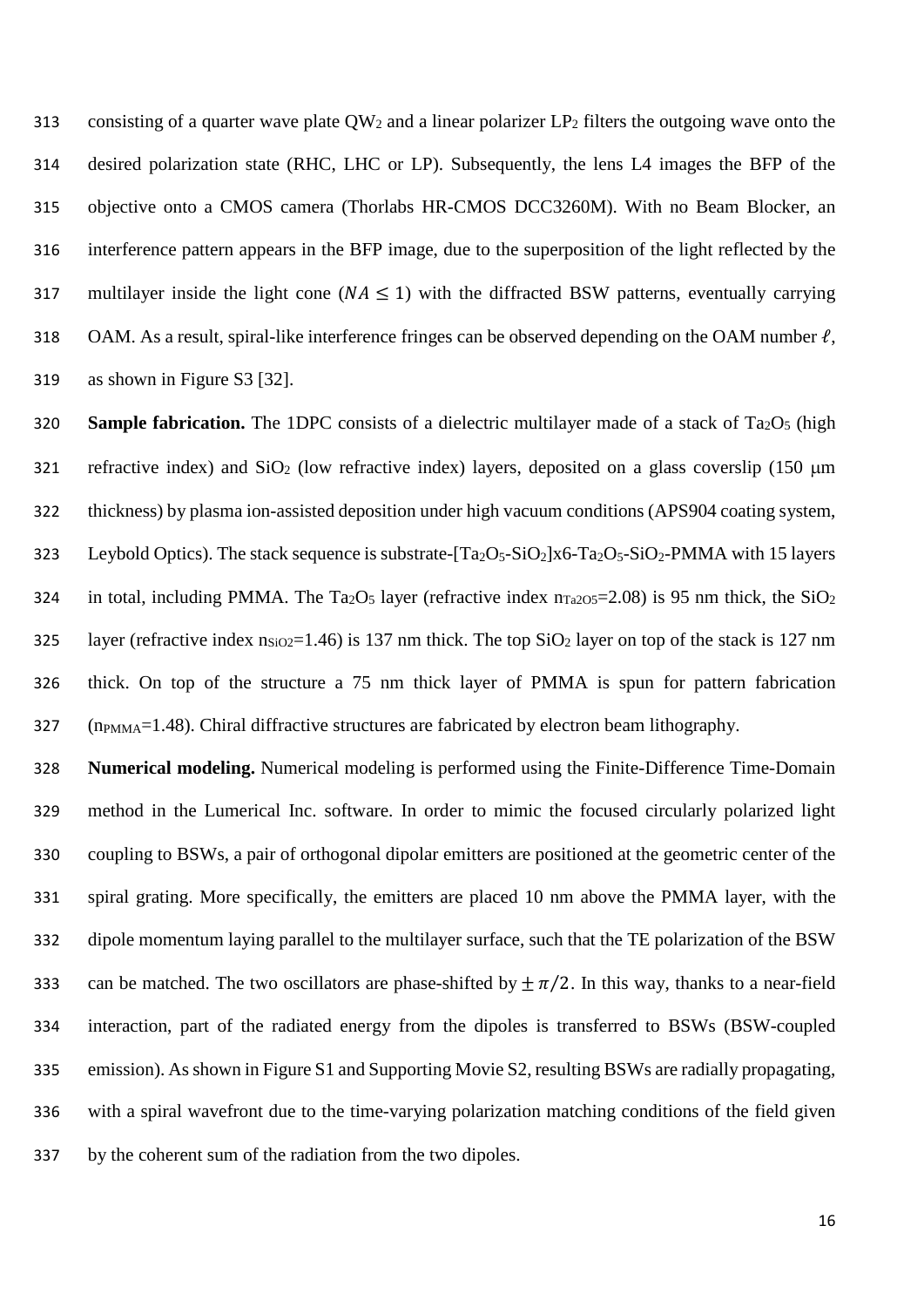The diffraction gratings are modeled as circular or spiral grooves in the PMMA layers, with a spatial 339 period  $\Lambda$ =450 nm. The total simulation region has dimensions (15×15×2.6)  $\mu$ m<sup>3</sup>. Boundary conditions are set as perfectly matched layers. The smallest mesh size is 23 nm. The electromagnetic near-field is collected using a spatial monitor over a plane 20 nm above the PMMA layer. A near-to far-field projection technique is applied to calculate the field at a distance of 1 m from the structure, on the air side. A cylindrical Perfect Electric Conductor, placed 50 nm above the dipole sources, have been introduced in order to avoid the direct free-space emission from the sources, which could produce interference with the BSW-diffracted radiation we want to investigate. This metallic plate mimic the role of the Beam Blocker in the experimental setup. With this arrangement, only the air- side far-field patterns are calculated. However, as the propagation angles of the diffracted beams (with respect to the multilayer normal) are very small, the refraction effects are negligible and the far-field patterns are expected to be similar to those on the glass substrate side.

#### **ACKNOWLEDGEMENTS**

 This research has been supported by the project FOCUS from the Règion Bourgogne Franche-Comté 353 and by grants R01 GM125976 and R21 GM129561 from the National Institute of Health. Part of this work has been carried out at Nanofacility INRiM, a laboratory supported by the Compagnia di San Paolo foundation.

#### **REFERENCES**

- (1) Yao, A.M.; Padgett. M.J. Orbital angular momentum: origins, behavior and applications. *Adv. Opt. Photon.* **2011**, 3, 161-204.
- (2) Shen, Y.; Wang, X.; Xie, Z.; Min,C.; Fu, X.; Liu Q.; Gong, M.; Yuan, X. Optical vortices 30 years on: OAM manipulation from topological charge to multiple singularities. *Light: Science & Applications* **2019**, 8, 90.
- (3) Yi, X.; Liu, Y.; Ling, X.; Zhou, X.; Ke, Y.; Luo, H.; Wen, S.; Fan, D. Hybrid-order Poincare sphere. *Physical Review A* **2015**, 91, 023801.
- (4) Ng, J.; Lin, Z.; Chan, C.T. Theory of Optical Trapping by an Optical Vortex Beam. *Physical Review Letters* **2010**, 104, 103601.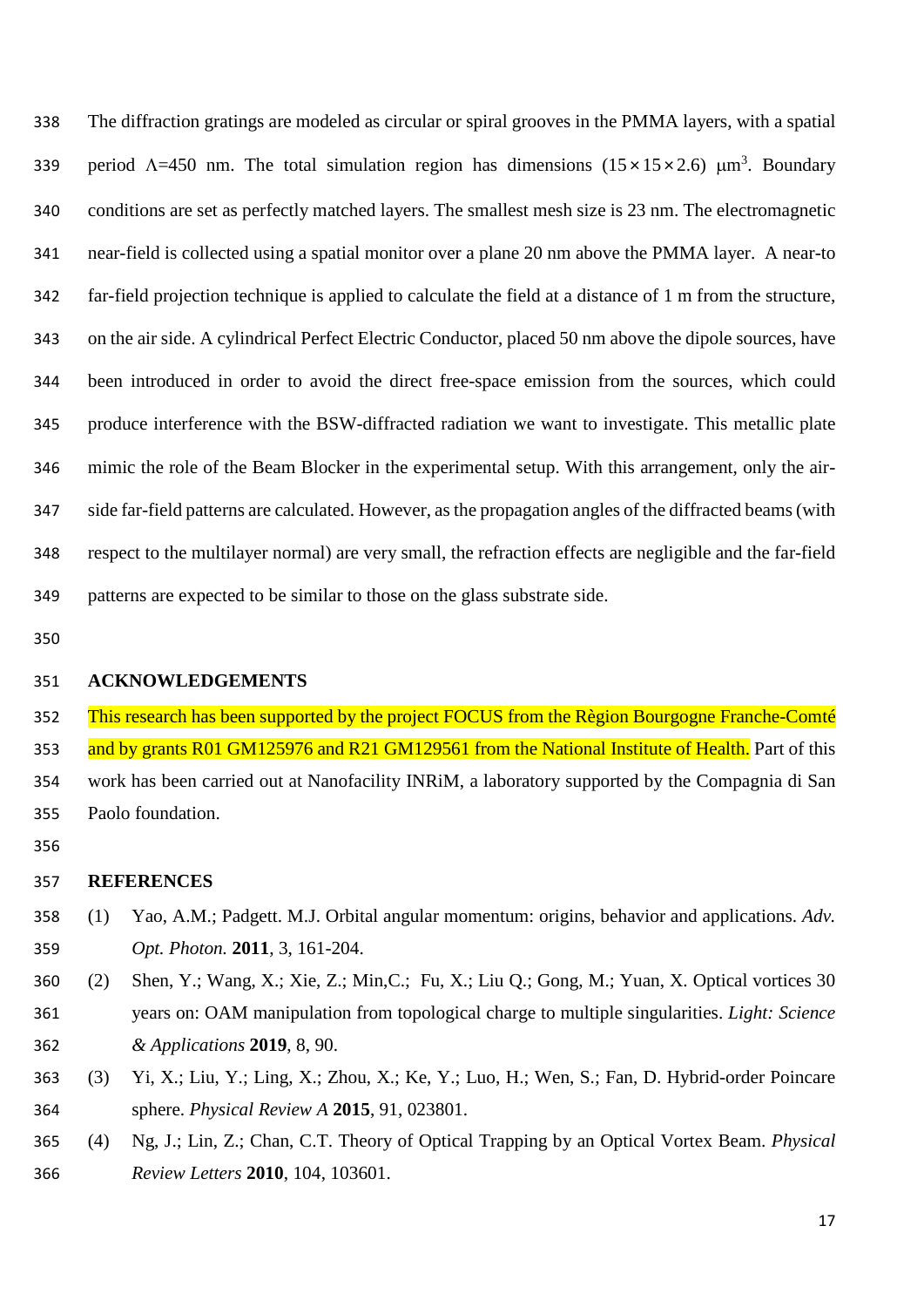- (5) Cojoc, D.; Garbin, V.; Ferrari, E.; Businaro, L.; Romanato, F.; Di Fabrizio, E. Laser trapping and micro-manipulation using optical vortices, *Microelectronic Engineering* **2005**, 78–79,125- 131.
- (6) Ma, Y.; Rui, G.; Gu, B.; Cui, Y. Trapping and manipulation of nanoparticles using multifocal optical vortex metalens. *Scientific Reports* **2017**, 7, 14611.
- (7) Cai, X.; Wang, J.; Strain, M.J.; Johnson-Morris, B.; Zhu, J.; Sorel, M.; O'Brien, J.L.; Thompson, M.G.; Yu, S. Integrated compact optical vortex beam emitters. *Science* **2012**, 6, 338-363.
- (8) Xie, Z.; Lei, T.; Li, F.; Qiu, H.; Zhang, Z.; Wang, H.; Min, C.; Du, L.; Li, Z.; Yuan, X. Ultra- broadband on-chip twisted light emitter for optical communications. *Light: Science & Applications* **2018**, 7, 18001
- (9) Wei, S.; Lei, T.; Du, L.; Zhang, C.; Chen, H.; Yang, Y.; Zhu, S.W.; Yuan, X.-C. Sub-100nm resolution PSIM by utilizing modified optical vortices with fractional topological charges for precise phase shifting. *Optics Express* **2015**, 23, 30143-30148.
- (10) Chen, L. X.; Lei, J.J.; Romero, J. Quantum digital spiral imaging. *Light: Science & Applications* **2014**, 3, e153.
- (11) Wang, J.; Yang, J.-Y.; Fazal, I.M.; Ahmed, N.; Yan, Y.; Huang, H.; Ren, Y.; Yue, Y.; Dolinar, S.; Tur, M.; Willner, A.E. Terabit free-space data transmission employing orbital angular momentum multiplexing. *Nature Photonics* **2012**, 6, 488–496.
- (12) Ruffato, G.; Massari, M.; Romanato, F. Diffractive optics for combined spatial-and mode- division demultiplexing of optical vortices: design, fabrication and optical characterization. *Scientific reports* **2016**, 6, 24760.
- (13) Wang, X.; Nie, Z.; Liang, Y.; Wang, J.; Li, T.; Jia, B. Recent advances on optical vortex generation. *Nanophotonics* **2018**, 7, 1533-1556.
- (14) Marrucci, L.; Manzo, C.; Paparo, D. Optical Spin-to-Orbital Angular Momentum Conversion in Inhomogeneous Anisotropic Media. *Physical Review Letters* **2006**, 96, 163905.
- (15) Moreno, I.; Davis, J.; Ruiz, I.; Cottrell, D. Decomposition of radially and azimuthally polarized beams using a circular-polarization and vortex-sensing diffraction grating. *Optics Express* **2010**, 18, 7173-7183.
- (16) Cardano, F.; Karimi, E.; Slussarenko, S.; Marrucci, L.; de Lisio. C.; Santamato, E. Polarization pattern of vector vortex beams generated by q-plates with different topological charges. *Applied Optics* **2012**, 51, C1-C6.
- (17) Genevet, P.; Lin, J.; Kats, M.A.; Capasso, F. Holographic detection of the orbital angular momentum of light with plasmonic photodiodes. *Nature Communications* **2012**, 3, 1278.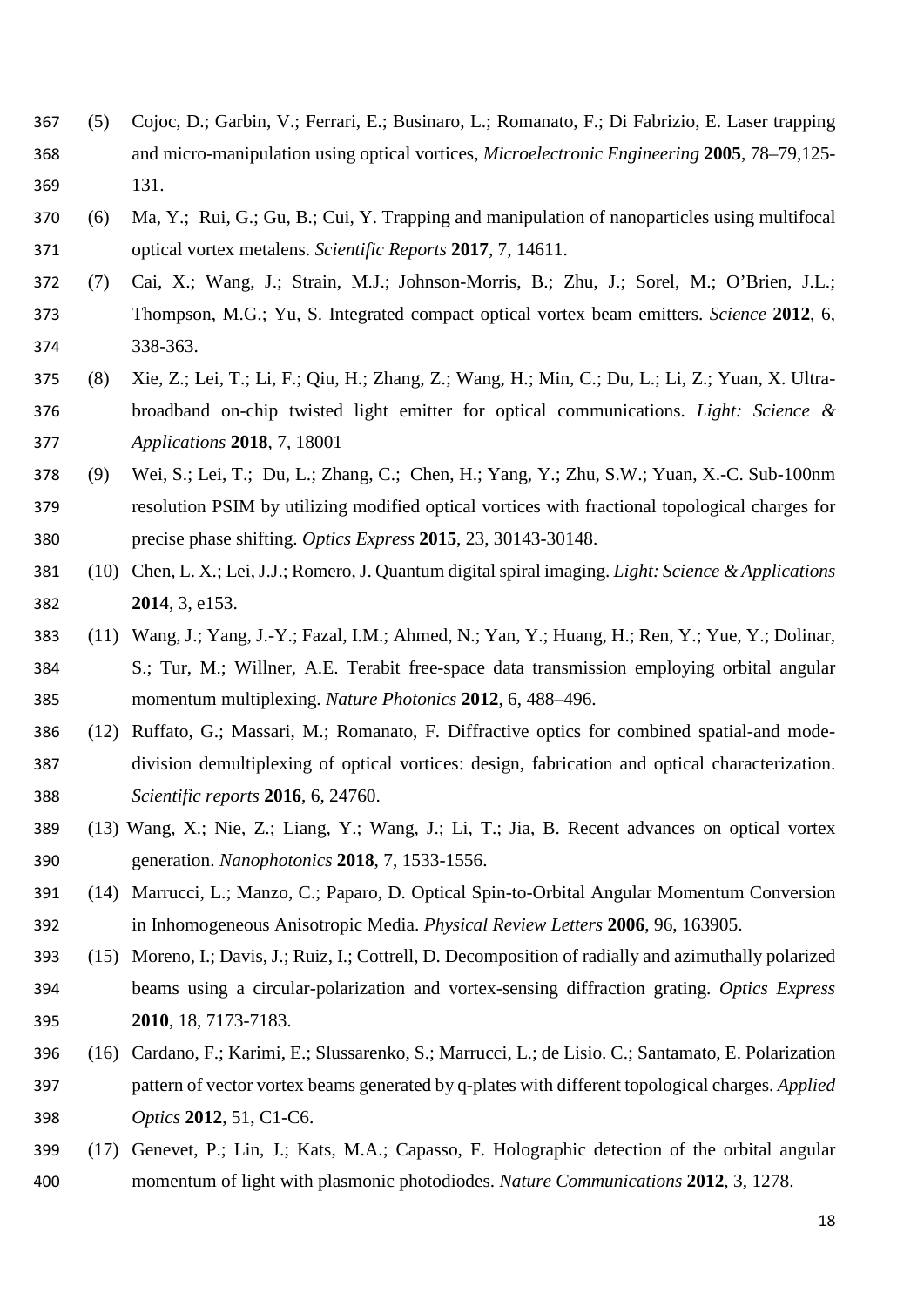- (18) Lin, J.; Genevet, P.; Kats, M.A.; Antoniou, N.; Capasso, F. Nanostructured holograms for broadband manipulation of vector beams. *Nano Letters* **2013**, 13, 4269-4274.
- (19) Zhan, A.; Colburn, S.; Trivedi, R.; Fryett, T.K.; Dodson, C.M.; Majumdar, A. Low-Contrast Dielectric Metasurface Optics. *ACS Photonics* **2016**, 3, 209-214.
- (20) Zhou, Y.; Gao, H.; Teng, J.; Luo, X.; Hong, M. Orbital angular momentum generation via a spiral phase microsphere. *Optics Letters* **2018**, 43, 34-37.
- (21) Yue, F.; Wen, D.; Xin, J.; Gerardot, B.D.; Li, J.; Chen, X. Vector Vortex Beam Generation with a Single Plasmonic Metasurface. *ACS Photonics* **2016**, 3, 1558−1563.
- (22) Huang, Y.-W.; Rubin, N.A.; Ambrosio, A.; Shi, Z.; Devlin, R.C.; Qiu, C.-W.; Capasso, F. Versatile total angular momentum generation using cascaded J-plates. *Optics Express* **2019**, 27, 7469-7484.
- (23) Bouchard, F.; De Leon, I.; Schulz, S.A.; Upham, J.; Karimi, E.; Boyd, R.W. Optical spin-to- orbital angular momentum conversion in ultra-thin metasurfaces with arbitrary topological charges. *Applied Physics Letters* **2014**, 105, 101905.
- (24) Maguid, E.; Chriki, R.; Yannai, M.; Kleiner, V.; Hasman, E.; Friesem, A.A.; Davidson, N. Topologically Controlled Intracavity Laser Modes Based on Pancharatnam-Berry Phase. *ACS Photonics* **2018**, 551817-1821
- (25) Wang, Z.; Wang, Y.; Adamo, G.; Teng, J.; Sun, H. Induced Optical Chirality and Circularly Polarized Emission from Achiral CdSe/ZnS Quantum Dots via Resonantly Coupling with Plasmonic Chiral Metasurfaces. *Laser & Photonics Reviews* **2019**, 13, 1800276.
- (26) Kim, H.; Park, J.; Cho, S.-W.; Lee, S.-Y.; Kang, M.; Lee, B. Synthesis and Dynamic Switching of Surface Plasmon Vortices with Plasmonic Vortex Lens. *Nano Letters* **2010**, 10, 529-536.
- (27) Rui, G.; Nelson, R.L.; Zhan, Q. Beaming photons with spin and orbital angular momentum via a dipole-coupled plasmonic spiral antenna," *Optics Express* **2012**, 18819-18826.
- (28) Yu, H.; Zhang, H.; Wang, Y.; Han, S.; Yang, H.; Xu, X.; Wang, Z.; Petrov, V.; Wang, J. Optical orbital angular momentum conservation during the transfer process from plasmonic vortex lens to light. *Scientific Reports* **2013**, 3, 3191.
- (29) Jiang, Q.; Pham, A.; Berthel, M; Huant, S.; Bellessa, J.; Genet, C.; Drezet, A. Directional and Singular Surface Plasmon Generation in Chiral and Achiral Nanostructures Demonstrated by Leakage Radiation Microscopy. *ACS Photonics* **2016**, 3, 1116-1124.
- (30) Gorodetski, Y.; Shitrit, N.; Bretner, I.; Kleiner, V.; Hasman, E. Observation of Optical Spin Symmetry Breaking in Nanoapertures. *Nano Letters* **2009**, 9, 3016-3019.
- (31) Zhang, B.; Hu, C.; Tang, B.; Hao, J.; Zhang, X.; Sun, M.; Ding, J. Chiral plasmonic lens with Archimedes-spiral distributed nanoslits. *Journal of Nanophotonics* **2019**, 13, 026008.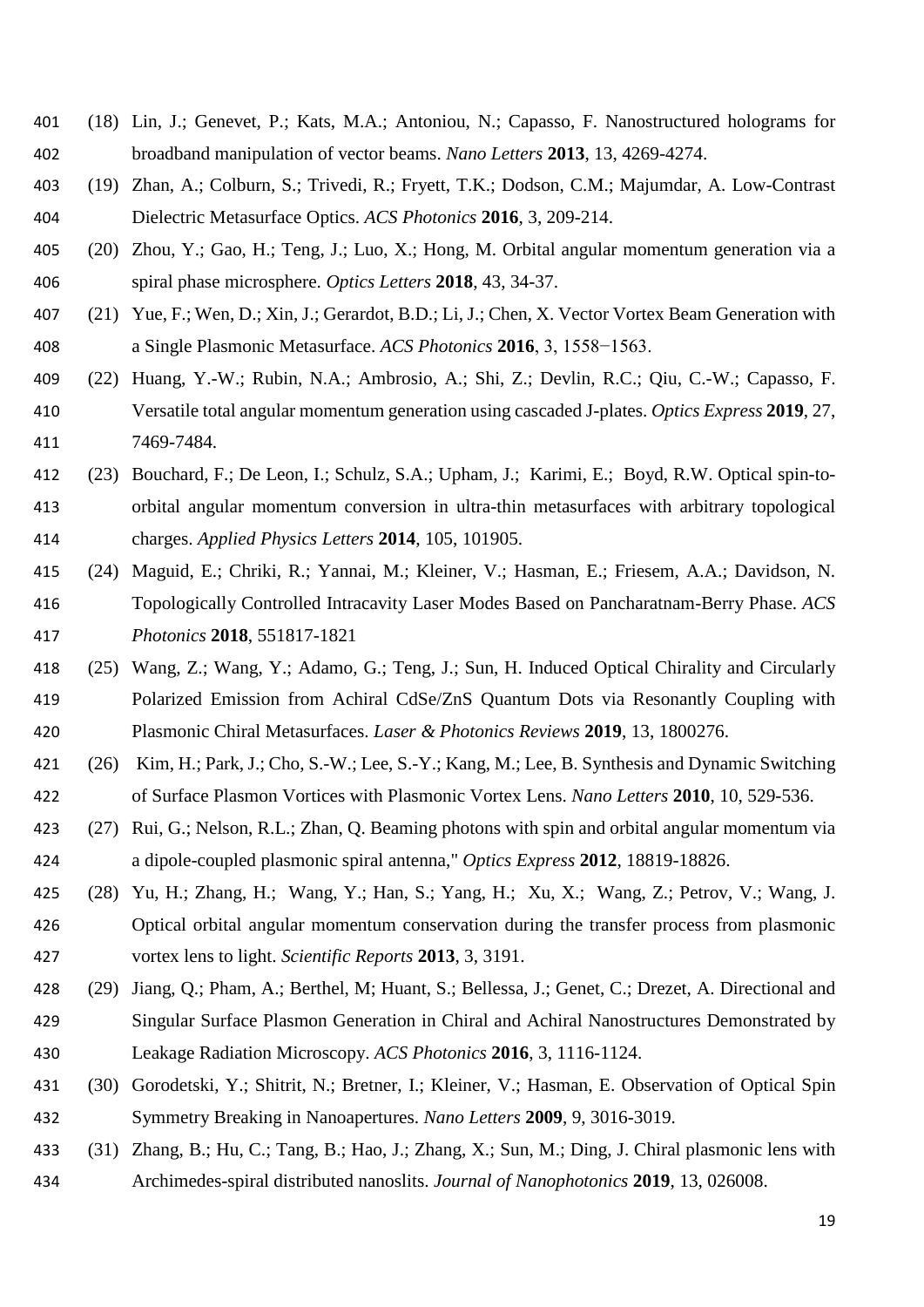- (32) Gorodetski, Y.; Drezet, A.; Genet, C.; Ebbesen, T.W. Generating Far-Field Orbital Angular Momenta from Near-Field Optical Chirality. *Physical Review Letters* **2013**, 110, 203906.
- (33) Robertson, W.M.; May, M.S. Surface electromagnetic wave excitation on one-dimensional photonic band-gap arrays. *Applied Physics Letters* **1999**, 74, 1800.
- (34) Liscidini, M.; Galli, M.; Patrini, M.; Loo, R.W.; Goh, M.C.; Ricciardi, C.; Giorgis, F.; Sipe, J. E. Demonstration of diffraction enhancement via Bloch surface waves in a-SiN:H multilayers. *Applied Physics Letters* **2009**, 94, 043117.
- (35) Sinibaldi, A.; Fieramosca, A.; Rizzo, R.; Anopchenko, A.; Danz, N.; Munzert, P.; Magistris, C.; Barolo, C.; Michelotti, F. Combining label-free and fluorescence operation of Bloch surface wave optical sensors*. Optics Letters* **2014**, 39, 2947-2950.
- (36) Angelini, A.; Barakat, E.; Munzert, P.; Boarino, L.; De Leo, N.; Enrico, E.; Giorgis, F.; Herzig, H.P.; Pirri, C.F.; Descrovi, E. Focusing and extraction of light mediated by Bloch surface waves. *Scientific Reports* **2014**, 4, 5428.
- (37) Angelini, A.; Enrico, E.; de Leo, N.; Munzert, P.; Boarino, L.; Michelotti, F.; Giorgis, F.; Descrovi, E. Fluorescence diffraction assisted by Bloch surface waves on a one-dimensional photonic crystal. *New Journal of Physics* **2013**, 15, 073002
- (38) Rui, G.; Abeysinghe, D.C.; Nelson, R.L.; Zhan, Q. Demonstration of beam steering via dipole-coupled plasmonic spiral antenna. *Scientific Reports* **2013**, 3, 2237.
- (39) Angelini, A.; Munzert, P.; Enrico, E.; De Leo, N.; Scaltrito, L.; Boarino, L.; Giorgis, F.; Descrovi, E. Surface-Wave-Assisted Beaming of Light Radiation from Localized Sources. *ACS Photonics* **2014**, 1, 612–617.
- (40) Röhrich, R.; Hoekmeijer, C.; Osorio, C.I.; Koenderink, A.F. Quantifying single plasmonic nanostructure far-fields with interferometric and polarimetric k-space microscopy. *Light-Science & Applications* **2018**, 7, 65.
- (41) Pellegrini, G.; Finazzi, M.; Celebrano, M.; Duò, L.; Biagioni, P. Chiral surface waves for enhanced circular dichroism. *Physical Review B* **2017**, 95, 241402.
- (42) Liscidini, M.; Galli, M.; Shi, M.; Dacarro, G.; Patrini, M.; Bajoni, D.; Sipe, J.E. Strong modification of light emission from a dye monolayer via Bloch surface waves. *Optics Letters* **2009**, 34, 2318-2320.
- (43) Badugu, R.; Mao, A.; Blair, S.; Zhang, D.; Descrovi, E.; Angelini, A.; Huo, Y.; Lakowicz, J.R. Bloch Surface Wave-Coupled Emission at Ultra-Violet Wavelengths. *Journal of Physical Chemistry C* **2016**, 120, 28727-28734.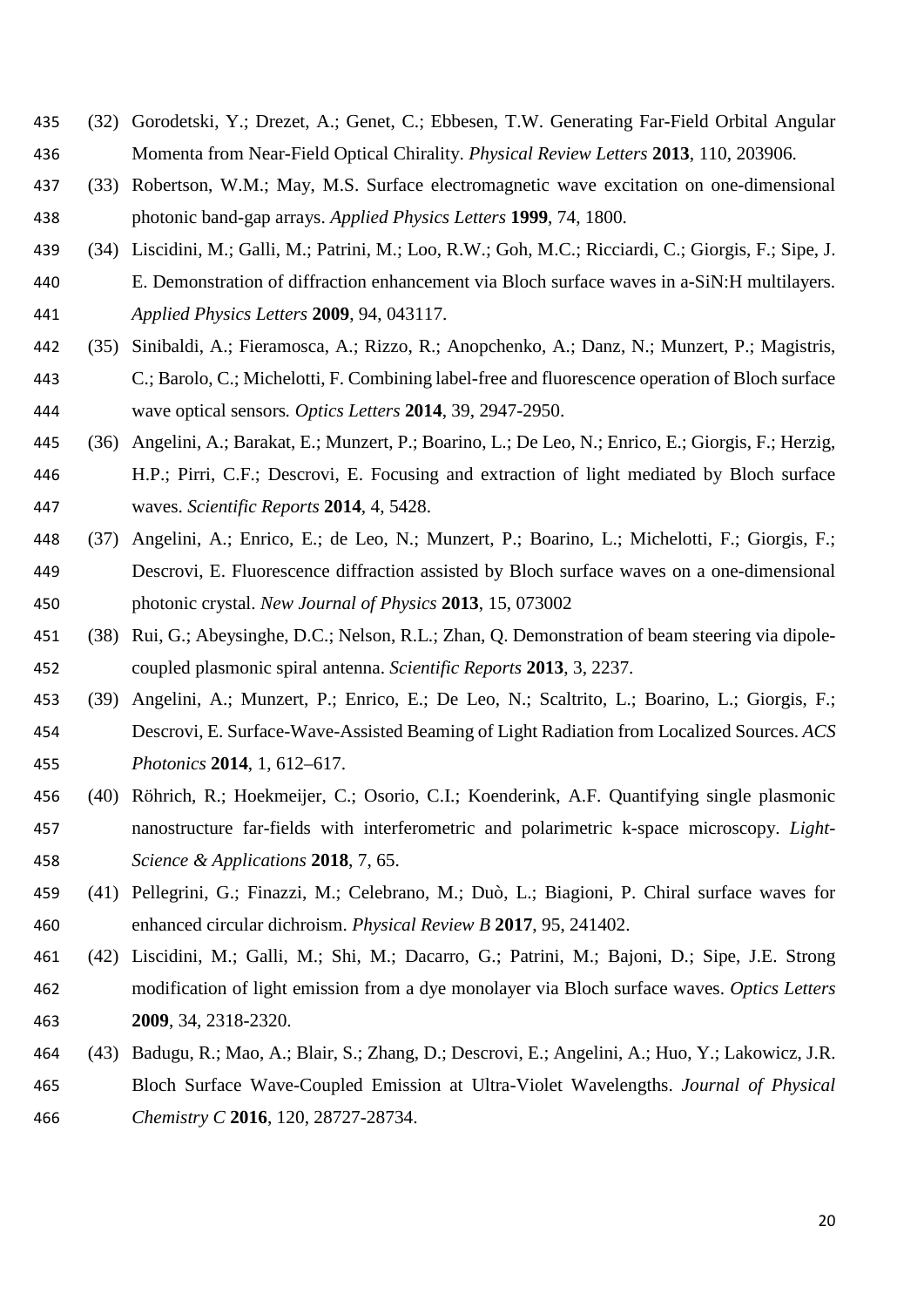- (44) Stella, U.; Boarino, L.; de Leo, N.; Munzert, P.; Descrovi, E. Enhanced directional light emission assisted by resonant Bloch Surface Waves in circular cavities. *ACS Photonics* **2019**, 6, 2073-2082.
- (45) Pham, A.; Berthel, M.; Jiang, Q.; Bellessa, J.; Huant, S.; Genet, C.; Drezet, A. Chiral optical local density of states in a spiral plasmonic cavity. *Physical Review A* **2016**, 94, 053850.
- (46) Pachidis, P.; Cote, B.M.; Ferry, V.E. Tuning the polarization and directionality of
- photoluminescence of achiral quantum dot films with chiral nanorod dimer arrays: implications
- for luminescent applications. *ACS Applied Nano Materials* **2019**, 2, 5681-5687.